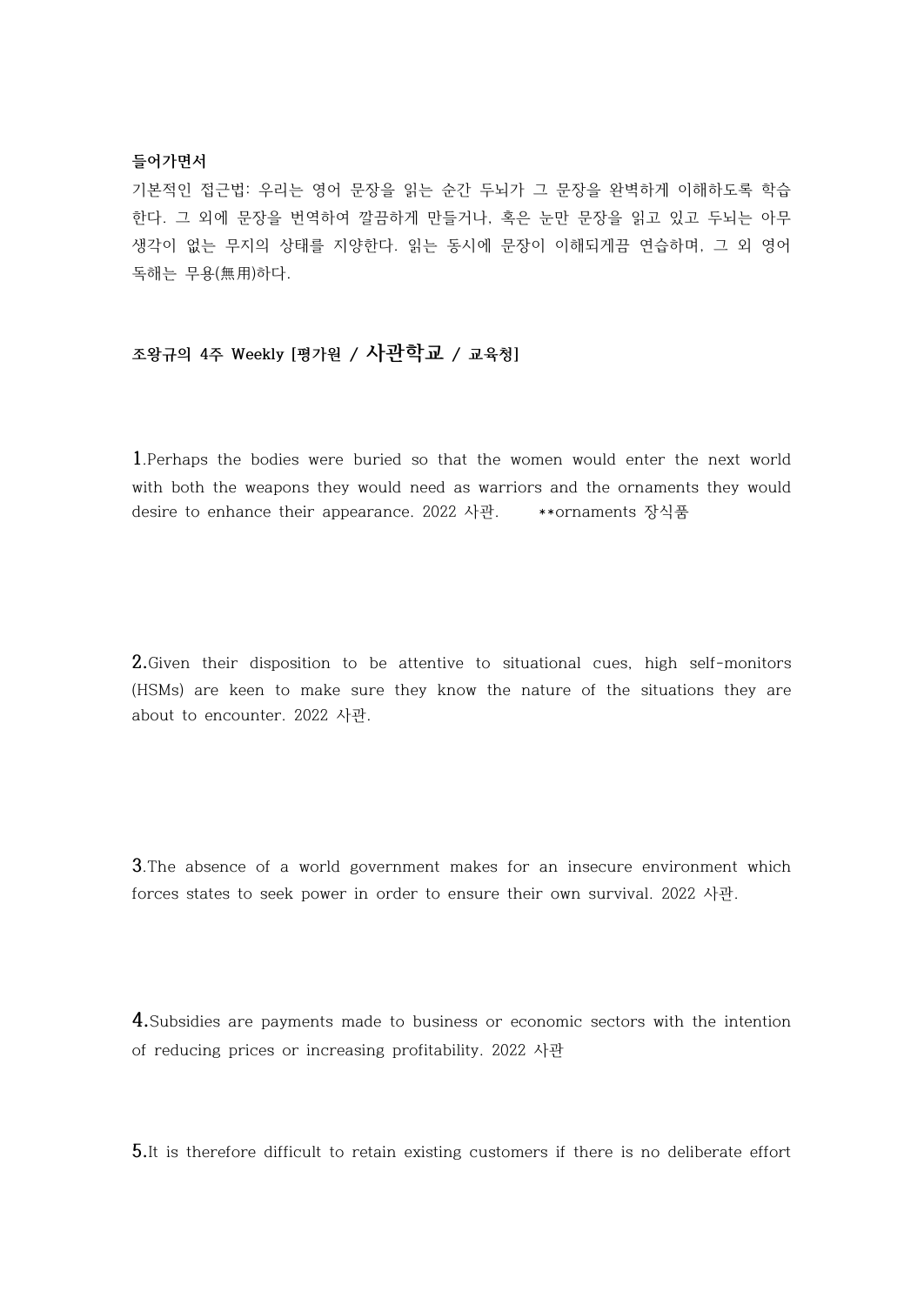to understand and respond to their needs. 2022 사관

**6.** She was one of the first to combine geological and biological evidence to show how the brains of animals had evolved over millions of years. 2022 사관

**7.** Simply memorizing the classics does not make one a true gentleman or lady – you need to incorporate this knowledge, make it part of your embodied being. 2022 사관

**8.** Researchers demonstrated repeatedly that animals do not associate everything equally and cannot be trained to do all tricks the experimenter expects them to do. 2022 사관

**9.** When negotiating with someone as part of a wider relationship, should you aim at cooperating or being selfish? 2022 사관

**10.** Krause describes a memorable encounter with an elder of the Nez Perce tribe named Angus Wilson. 2022 사관.

**11.** It is also true that under many circumstances mixes of specialists can perform qualitatively different tasks not easily managed by otherwise equivalent groups of generalists, whereas the reverse is not true. 문장끝 otherwise 2022 사관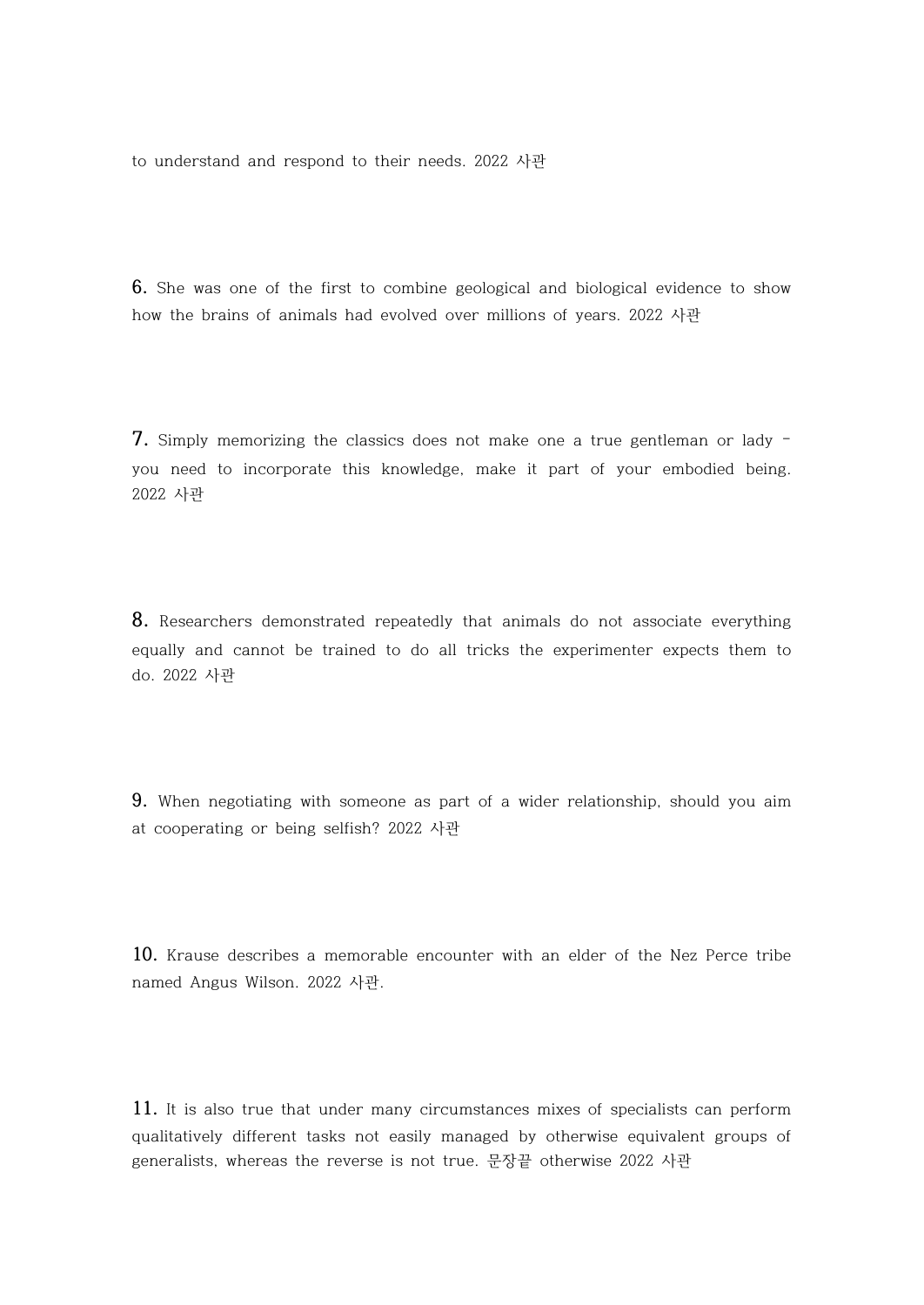**12.** Rather, the primary motivations for their behaviors remain spontaneous reactions both to internal, unrelated, genetic programming as well as cues from their environment. 2022 사관

**13.**There was little emphasis on abstract theorizing or the learning of general principles. 2022 사관

**14.** Early behavioral observations already argued against the idea of the brain as a blank slate. 2022 사관.

**15.** Compared to life forms whose lives are controlled mostly by thoughtless, genetic programming, humans now had the heavy burden of having to think before acting. 2022 사관.

**16.** We know that focusing conscious awareness on the mechanics of one's performance, while useful in very early stages of skill acquisition, has a disruptive effect on more experiences players or performers. 2022 사관

**17.** While parents are better informed now than they were in the days of Holt and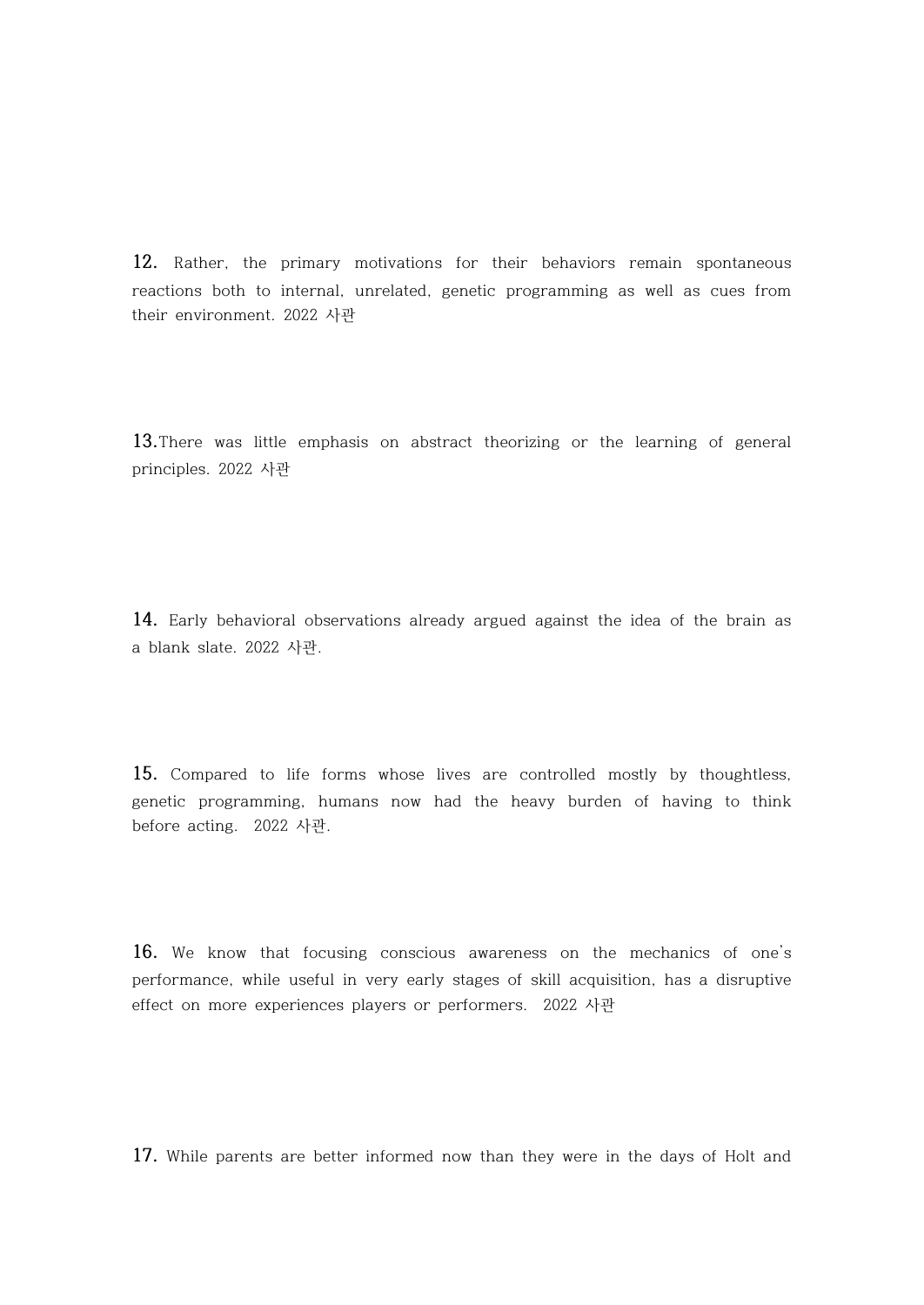Watson about children's need for affectionate touch, busy work schedules may not give them much opportunity to provide it. 2022 사관

**18.** Nor are children likely to receive their quota of hugs and kisses outside of the home as childcare providers are increasingly fearful that affectionate touch maybe interpreted as an inappropriate, abusive touch. 2022 사관.

**19.** Moral relativism is the idea that the truth of a moral judgement or principle is dependent upon and relative to its acceptance by some person or group of persons. 2022 사관.

**20.** Individuals tended to eliminate colleagues from their network if these co-workers provided negative feedback. 2022 사관.

**21.** Nonetheless, there may be what clinical psychologists call "secondary gain" that derives from the memory. 2022 사관.

**22.** About 19 percent of crops produced and sold in the United States come from irrigated land. 2021 사관 The Contract Material Management According to the interval and the interval and interv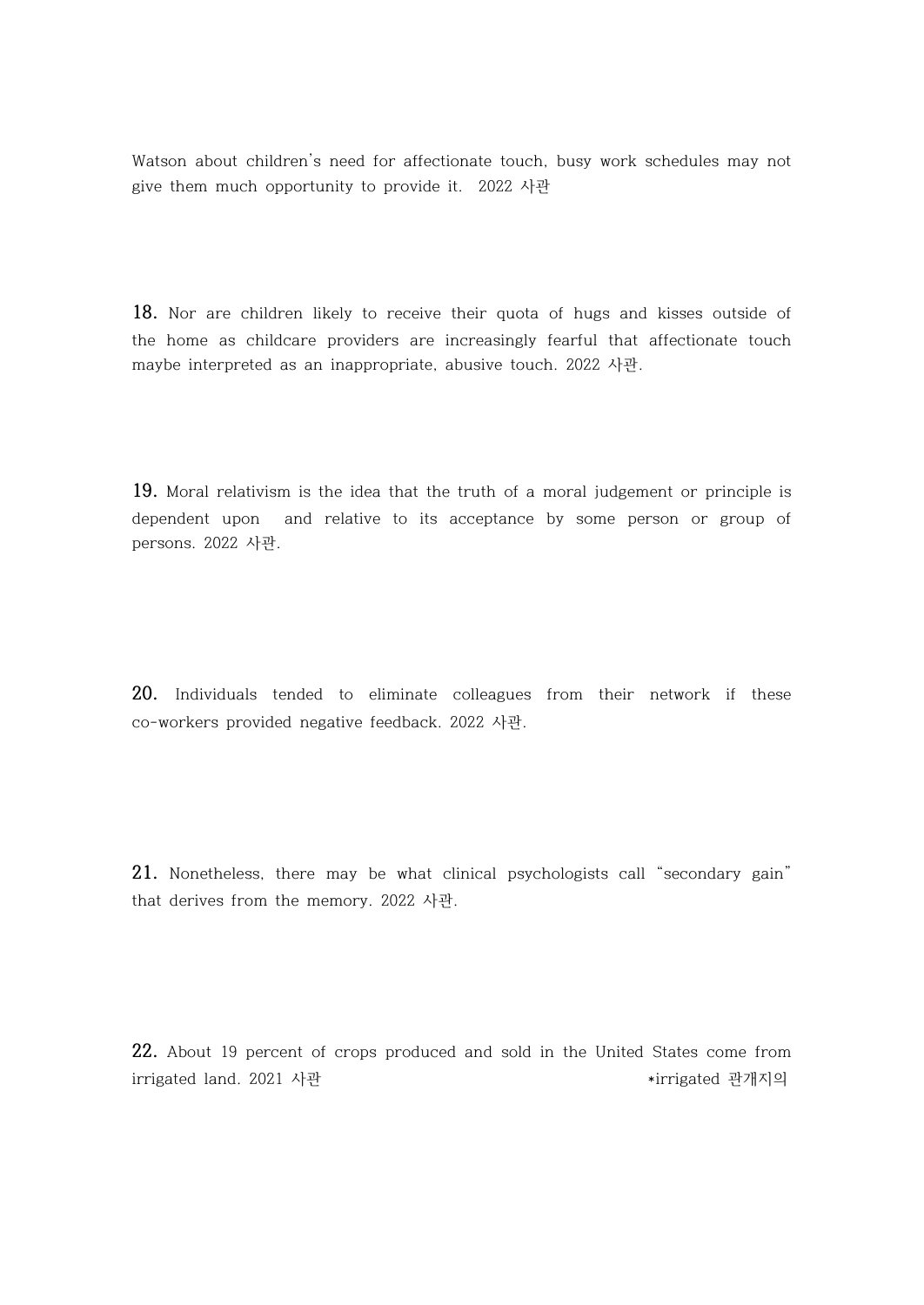**23.** Conflicts do not necessarily happen for the best, but we are learning to make the best of conflicts that happen. 2021 사관

**24.** The instructions will be carefully reviewed in the capital and sent by encoded means to the nation's embassy or mission abroad. 2021 사관.

**25.** Some contact or acquaintance between a pair of people is an essential precondition for the formation of a relationship between them. 2021 사관.

**26.** Skepticism, as a method of doubt that demands evidence and reasons for hypotheses, is essential to the process of scientific research, philosophical dialogue, and critical intelligence. 2021 사관.

**27.** The man was captured and held prisoner in France from 1807 to 1808. 2021 사관

**28.** Nevertheless, the study of thinking has moved out of the philosopher's library and into the laboratory—out of the philosopher's head and into the scientist's. 2021 사관

**29.** So slow and painful is the process of mastering a technique, whether of handicraftsmanship or of art, that we are taken aback by the realization that all around us are creatures carrying on the most elaborate technique. 2021 사관.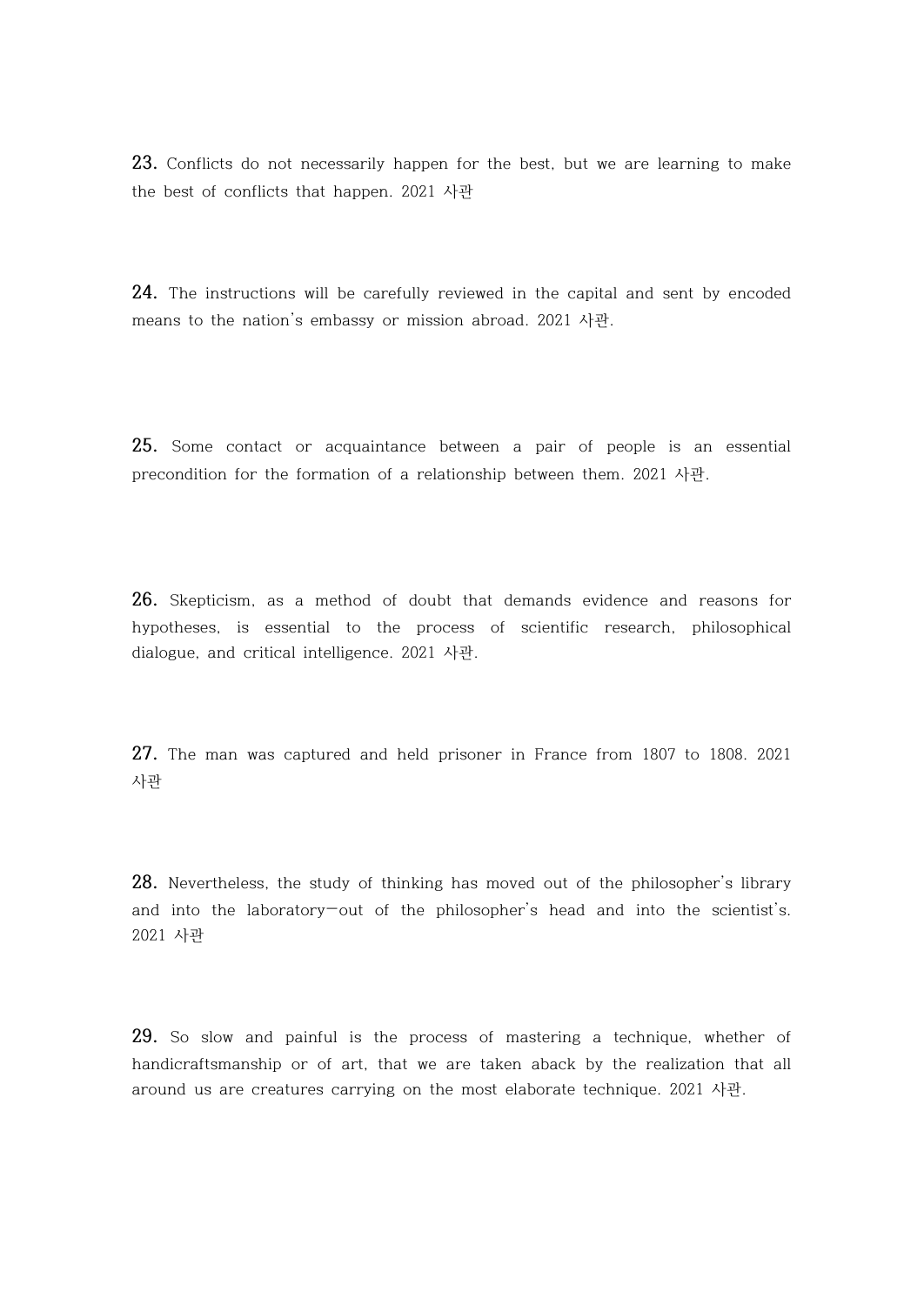**30.** When you're feeling stressed, your primitive brain wants to kick in—and when the primitive brain is in charge, it tends to make decision that are bad news for relationships. 2021 사관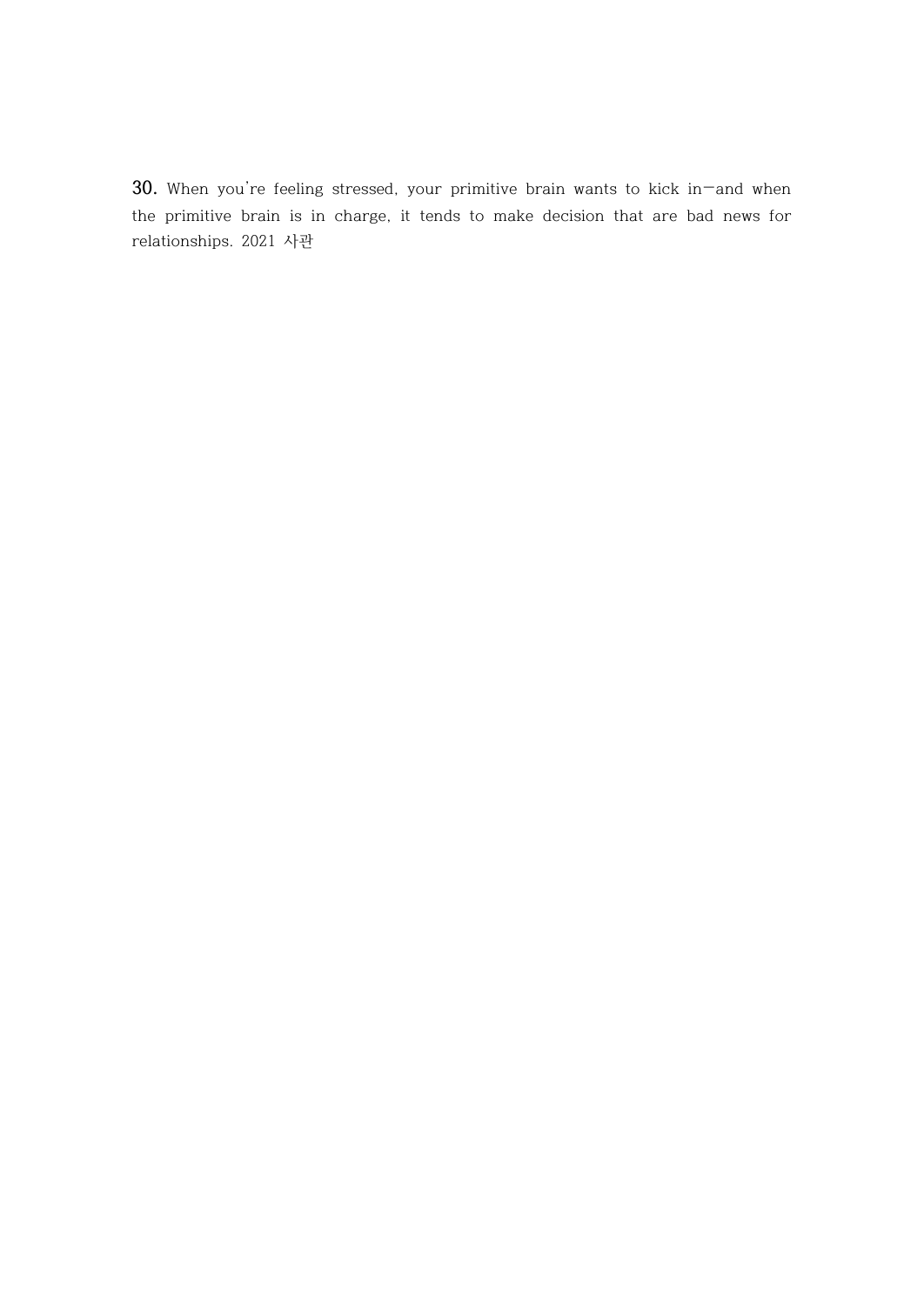# **전치사 정리[reference:전치사연구/구동사연구(이기동 교수)] (MADE BY 조왕규)**

# **전치사의 종류**

Ⅰ. OF

A of B



①소유\*\*\*

It is kind of him to say so. ②동격 the city of New York. ③제거, 박탈 Rob A of B / Deprive A of B 등 ④상술 a cup of coffee / the month of April. ⑤정보동사 of Inform A of B / Remind A of B.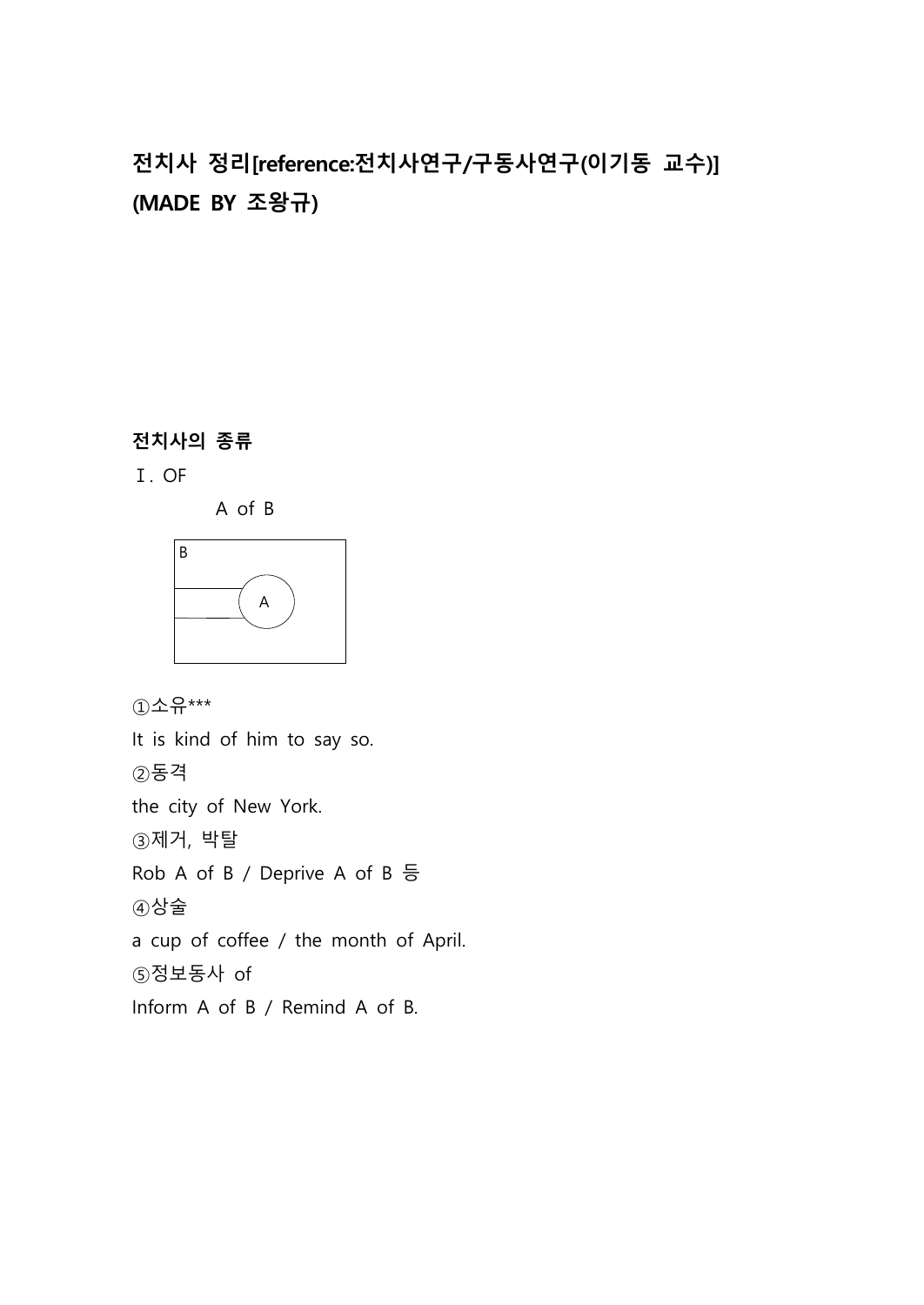

→거리의 영향력(~의 주위에) →주어의 영향력(~에 의해)

Ⅲ. For



①A가 B로(의 공간으로) 들어가서 채움 It's good for your health Train for Gangnam station. ②대체하기/대신하기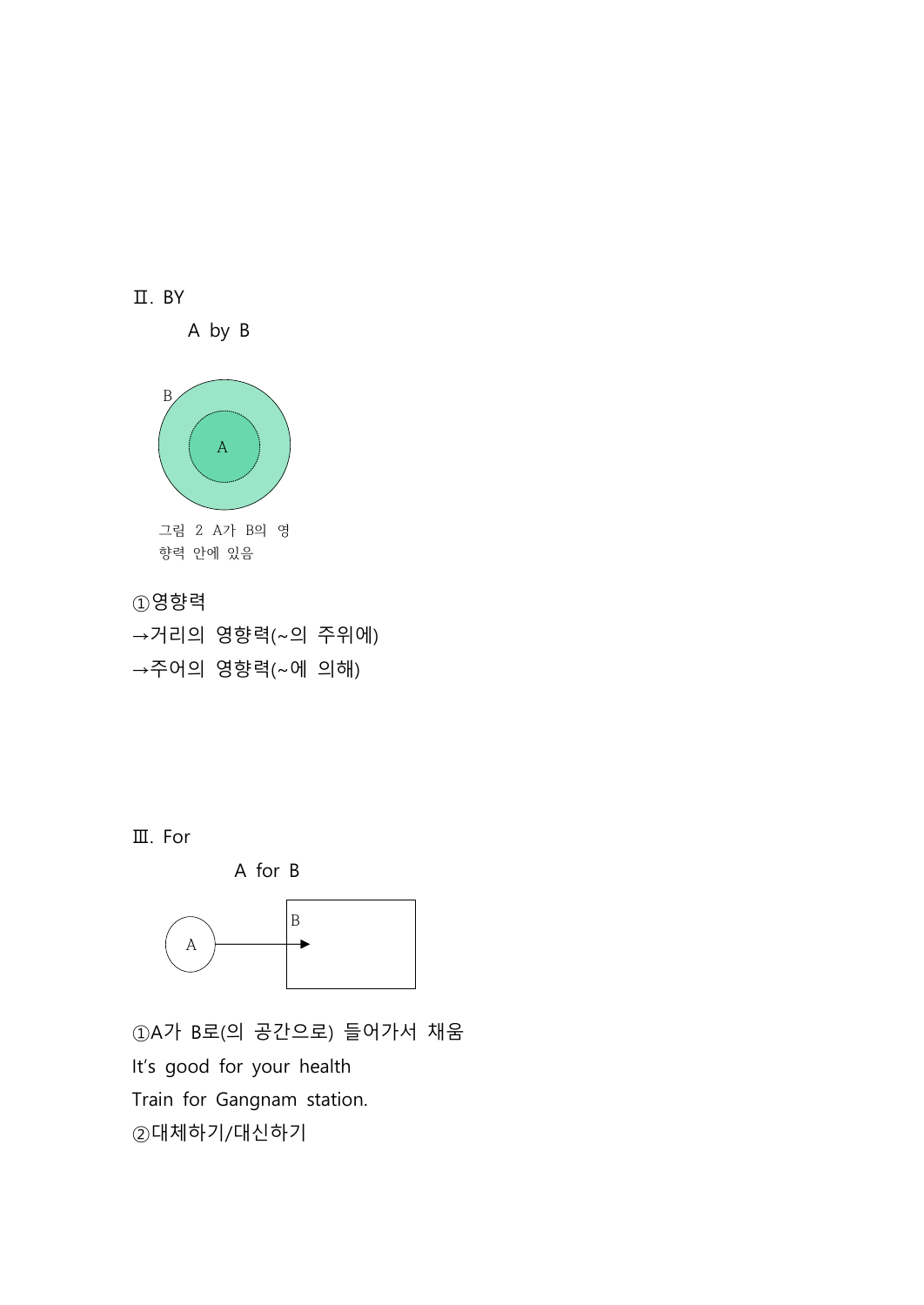Substitute A for B (A가 B를 대체) Exchange A for B (A가 B를 대체) ③이유 Thank you for your help! ④기간 for twenty years.

Ⅳ. TO





①방향성\*\*\*(~을 향해) ②~에게

Ⅴ.ON

A on B ~위에



①~위에(접촉) ②(글/연구) 주제 ③(논리/주장) 근거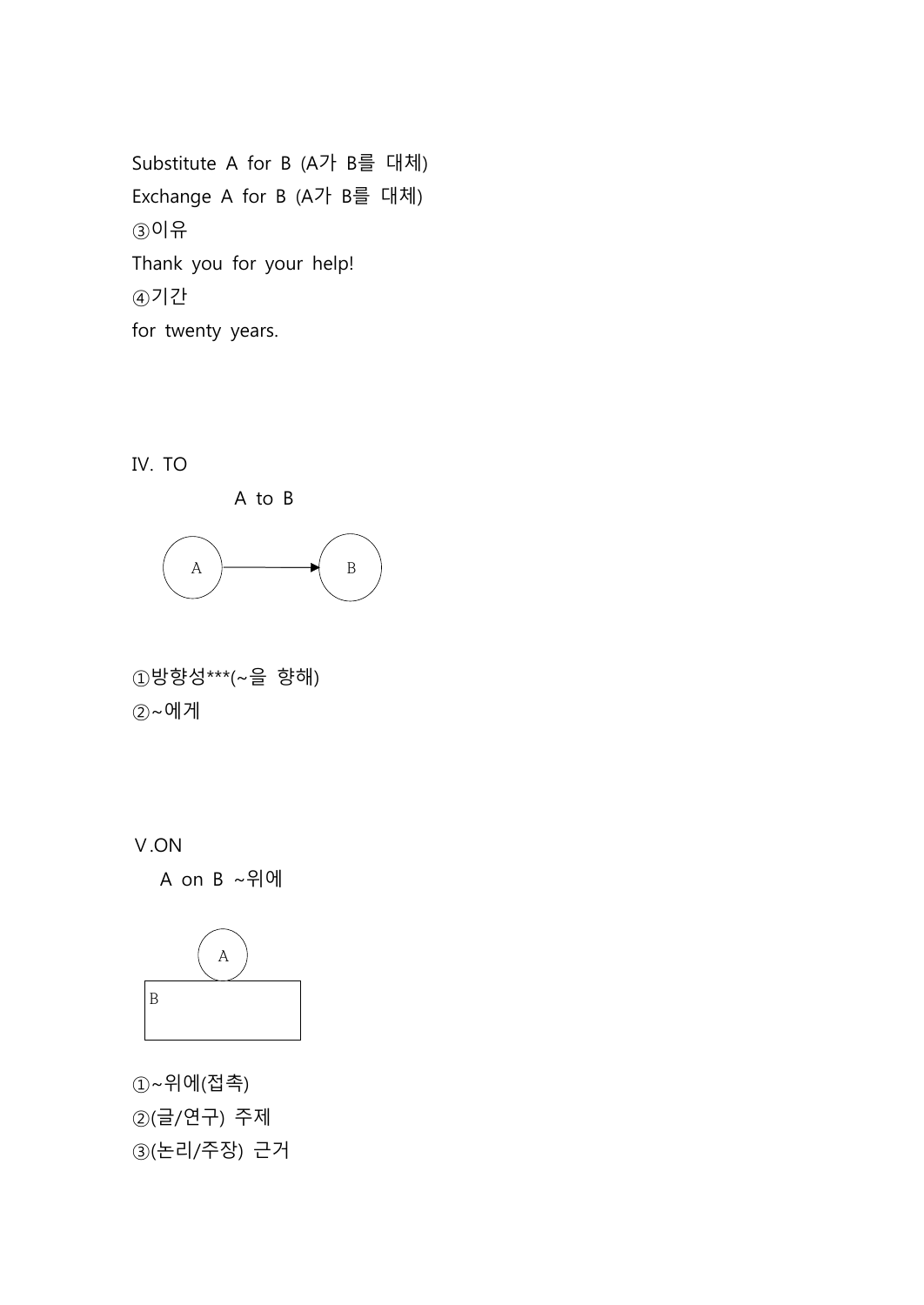Ⅵ.OFF





①떼내기 ex)The plane takes off at 8:00pm, pay off[빚을 갚다] ②드러내기 ex)show off, set off [뽐내다]

Ⅶ.OUT



①밖으로 나가기 ②완전히 ex)The house burned out

Ⅷ.Against(~에 대항하여) A against B



①맞섬/반대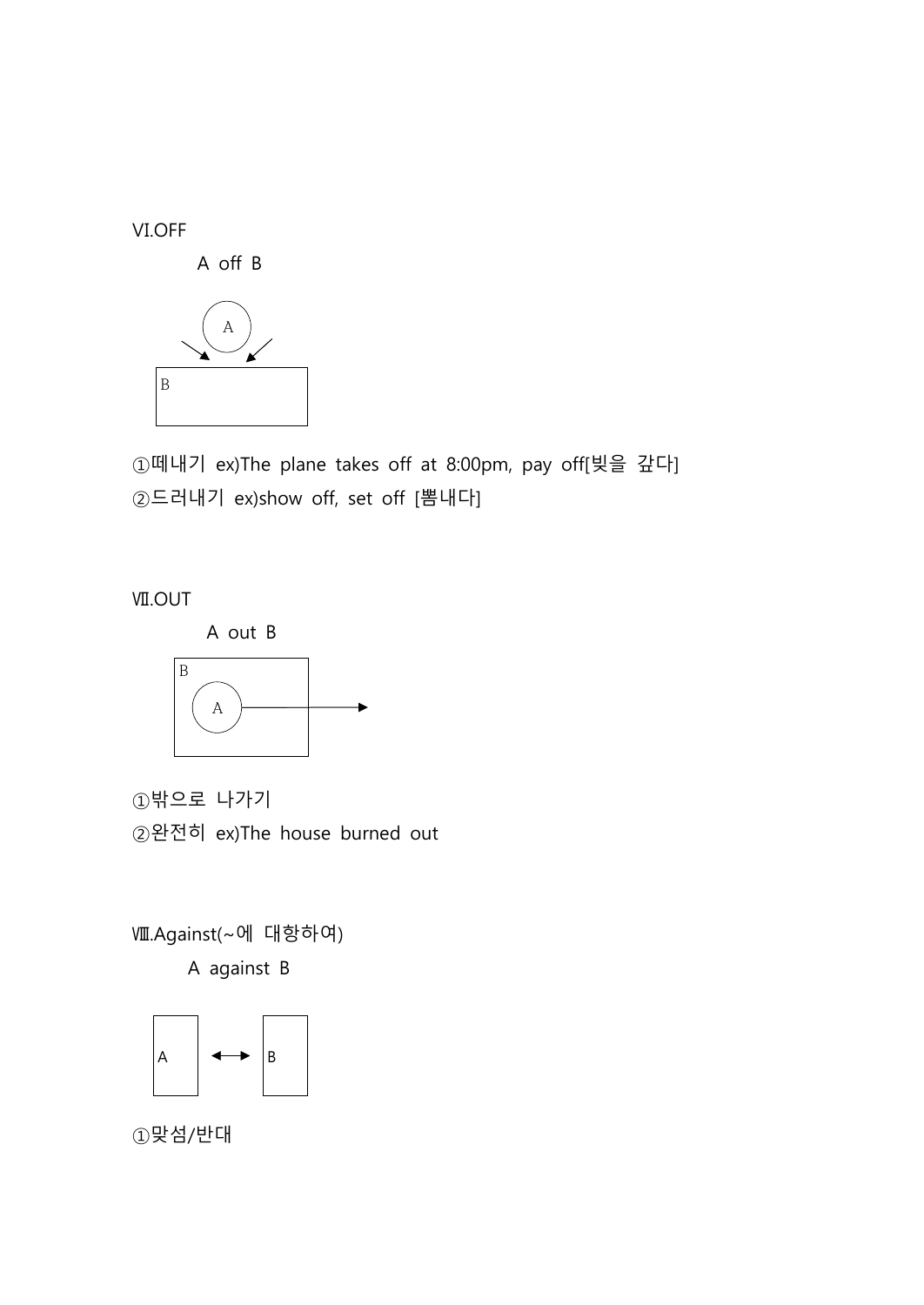Ⅸ.THROUGH

A Through B



 $(1)$ 시간 $(-)$ 을 통해서 $)$ ②공간(~을 통해서)

Ⅹ. INTO

A into B



①안으로 들어가기

②변환·바꿈 ex)Turn A **into** B, Change A **into** B



A along B



①~을 따라서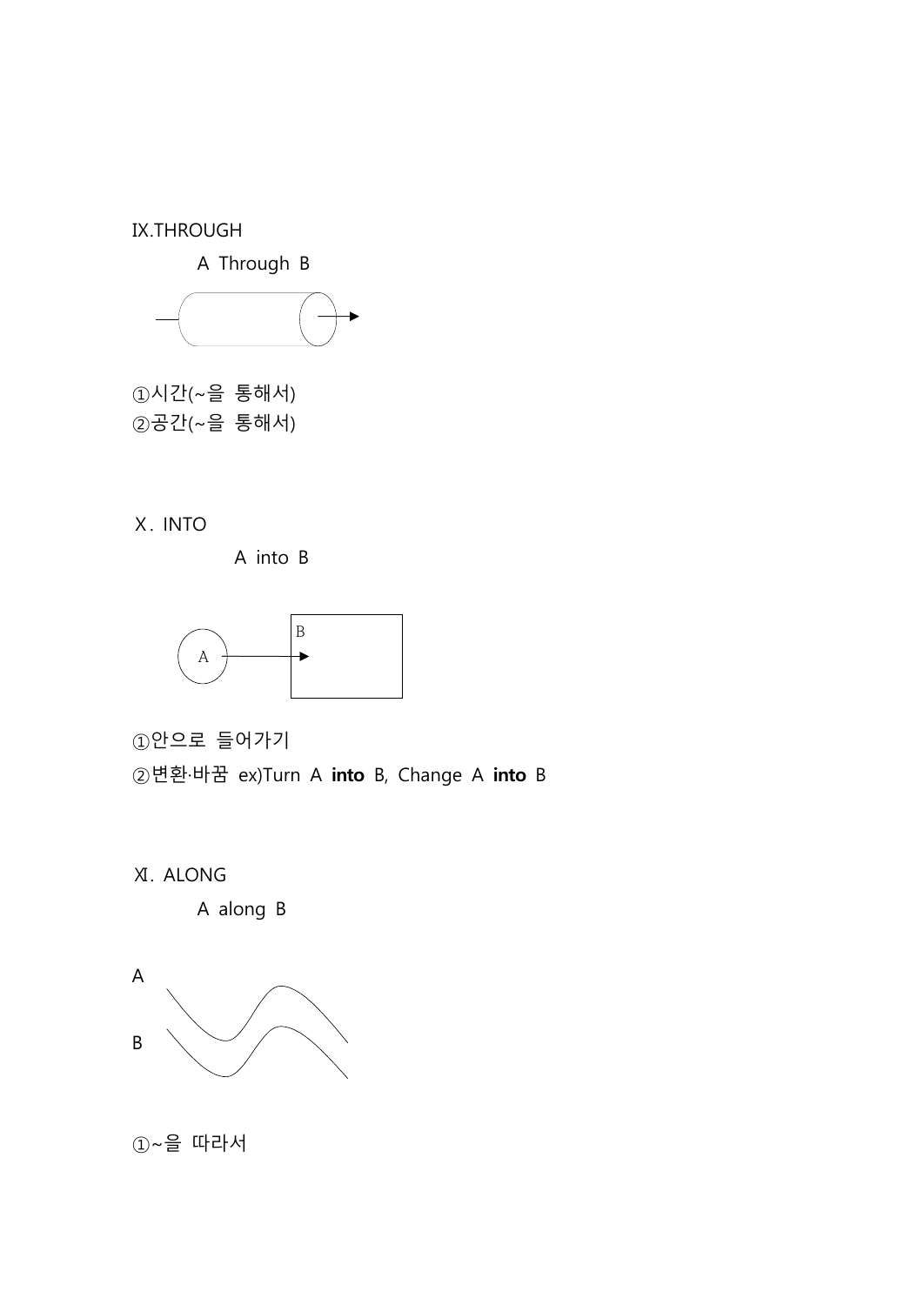Ⅻ.WITH

A with B ~와 함께



①한 공간 안에 있기 ②재료 ex)She cooks with gas

기타 전치사들과 전치사 합성(IN, AT, FROM…)

# 1)IN

A in B



①~안에

2)AT(~에서)

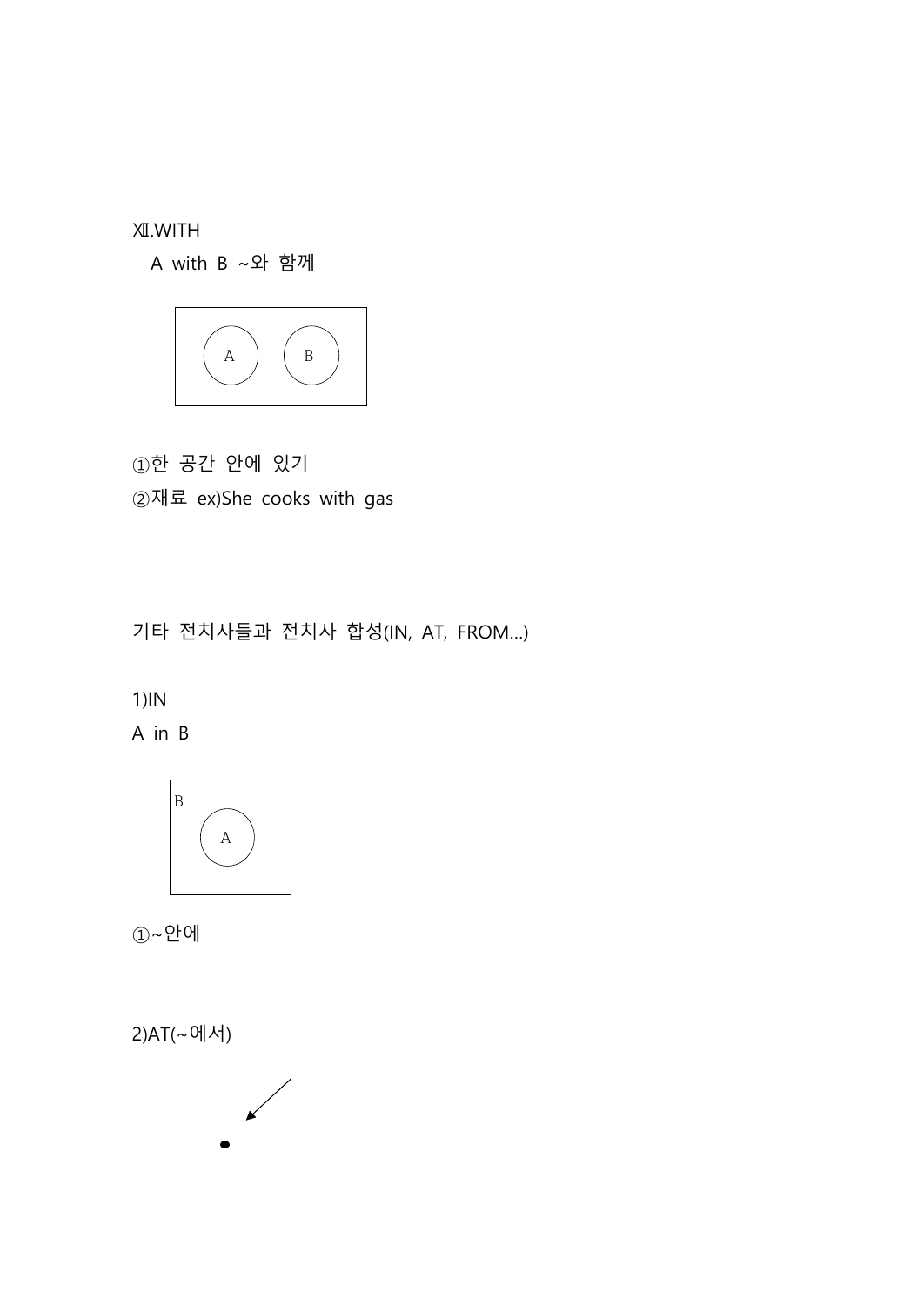①그 지점(시간·장소)

3)FROM(~로부터)

A FROM B



①출발지/출신지

4)ACROSS(~을 건너서)



4)A AMONG B(~의 사이에서)



5)ONTO(~을 향해)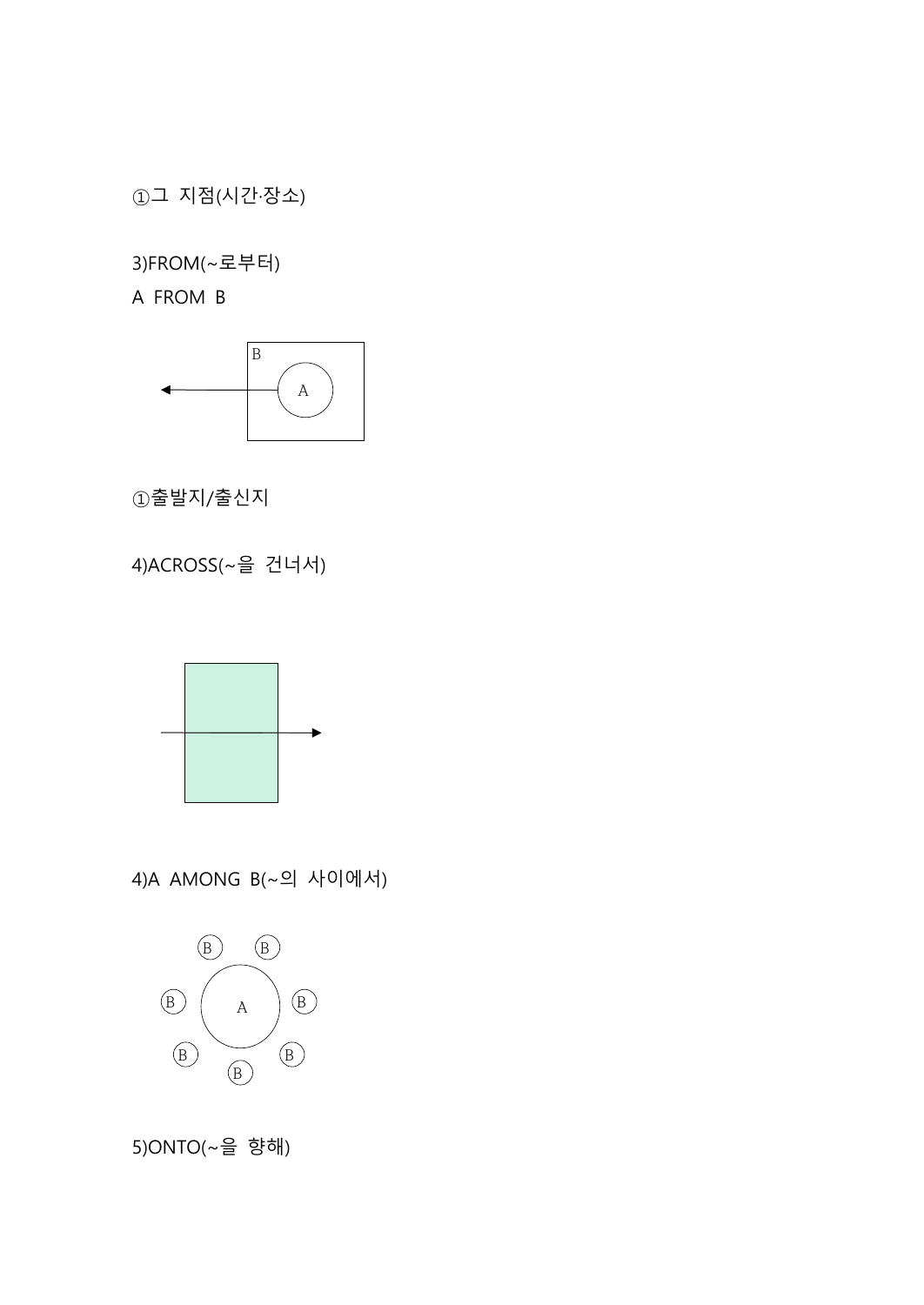To (방향성) + On(위에 접착) 방향으로 가다가 접착



6)THROUGHOUT(~을 통과하여)



Through(통과) + Out(나가기) ~을 통과해서(완료까지)

7)Up/Down(위/아래)



①올라감/내려감 ②드러남/소멸 ③증가/감소

8)About(~에 대해) A about B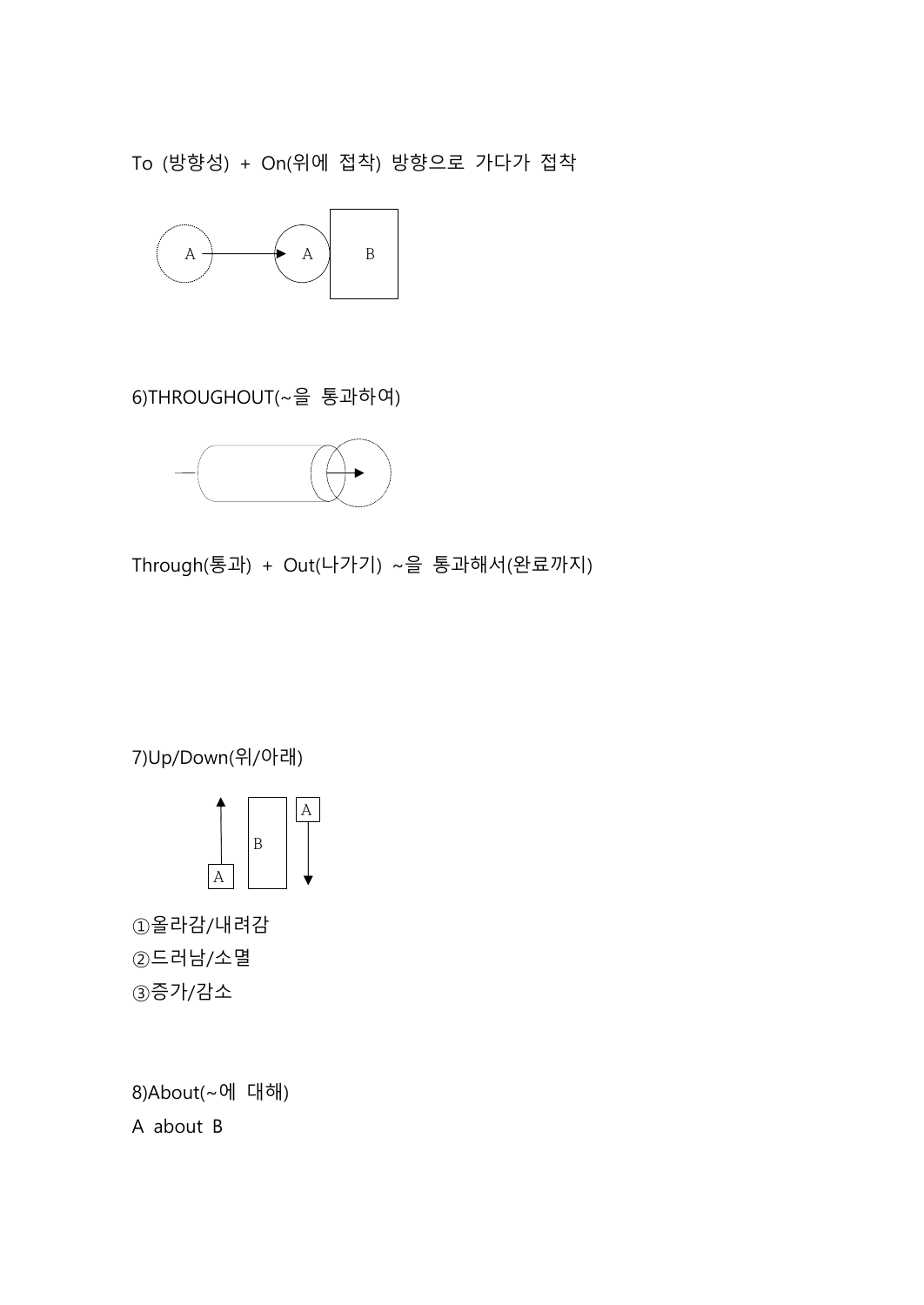

9)Under / Over / Above / Beneath / Beyond [아래에, 위에, 위/아래, 너머]



①Under / Over 은 공간개념[+Over은 "포물선" 모양을 암시] ②Above / Beneath 는 수직선 개념 ③Beyond (공간) 너머

9)Before / After [전/후] A before B (B after A)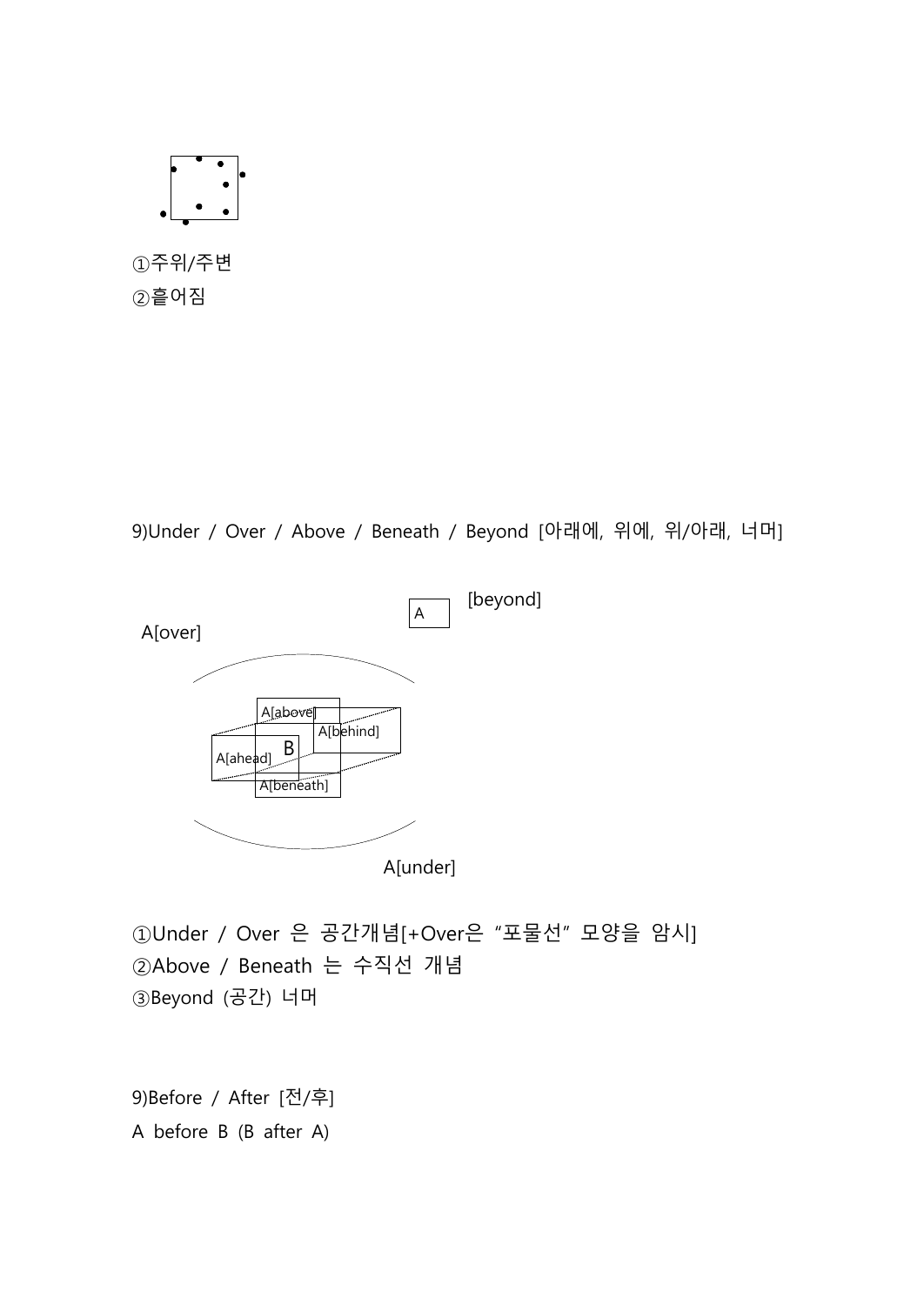

①시간 전/후 ②before(면전 앞) / After(따라가기)

10)Out of

A out of B



①밖으로~

②~없이(소모) ex)run out of

③~중(일부)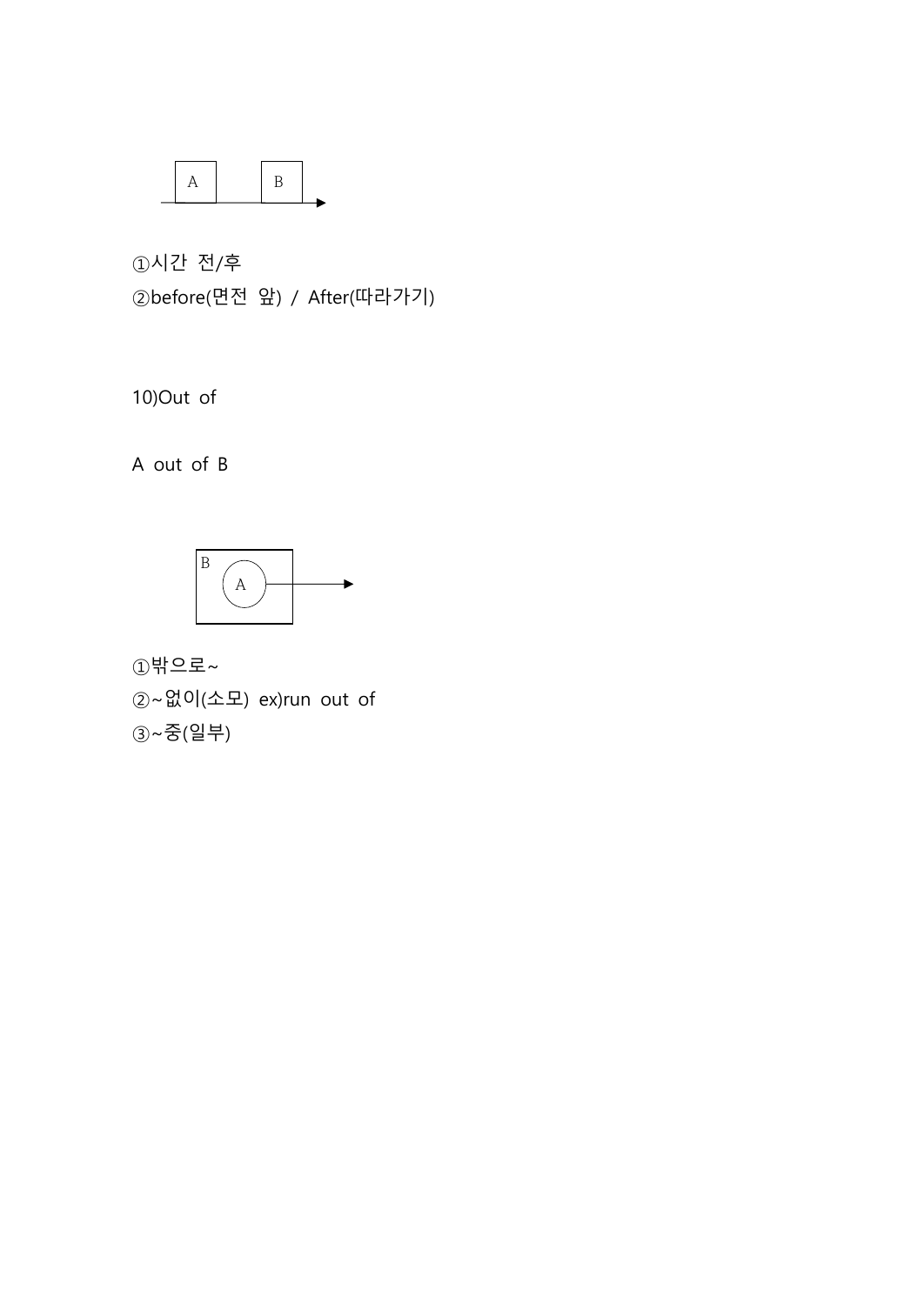# **조왕규 "문장별" 주간지 [평가원 / 사관학교 / 교육청]**

/ 의미 단위, [] 수식, **bold** 중요 표현

**1**.Perhaps the bodies were buried so that the women would enter the next world with both the weapons they would need as warriors and the ornaments they would desire to enhance their appearance. 2022 사관 병렬 문장끝. \*\*ornaments 장식품

#### **Step A. 문장구조 파악**

Perhaps the bodies were buried / so that the women would enter the next world / with **both** the weapons [they would need as warriors] **and** the ornaments [they would desire to enhance their appearance.] 2022 사관 병렬 문장끝. \*\*ornaments 장식품

#### **Step B. 직독직해**

아마도 그 시체는 파묻어졌을 것이다. / 그 여성들이 그들이 전사로서 필요한 무기와 그들의 외모를 꾸밀 장식품을 가지고 사후세계로 가도록 하기 위해

#### **Step C. 문장의 의미**

여성들이 전사로서 필요한 무기, 그리고 그들의 외모를 꾸밀 장식품을 가지고 사후세계로 가 도록, 그 시체들이 수장되었을 것이다.

**2.**Given their disposition to be attentive to situational cues, high self-monitors (HSMs) are keen to make sure they know the nature of the situations they are about to encounter. 2022 사관.

#### **Step A. 문장구조 파악**

Given their disposition to be attentive to situational cues, high self-monitors (HSMs) / are keen to make sure / they know the nature of the situations [they are about to encounter.] 2022 사관.

**Step B. 직독직해** 상황적 단서에 주의깊은 그들의 성향을 고려할 때, 높은 자기 감시자들은 확실히 하고 싶어한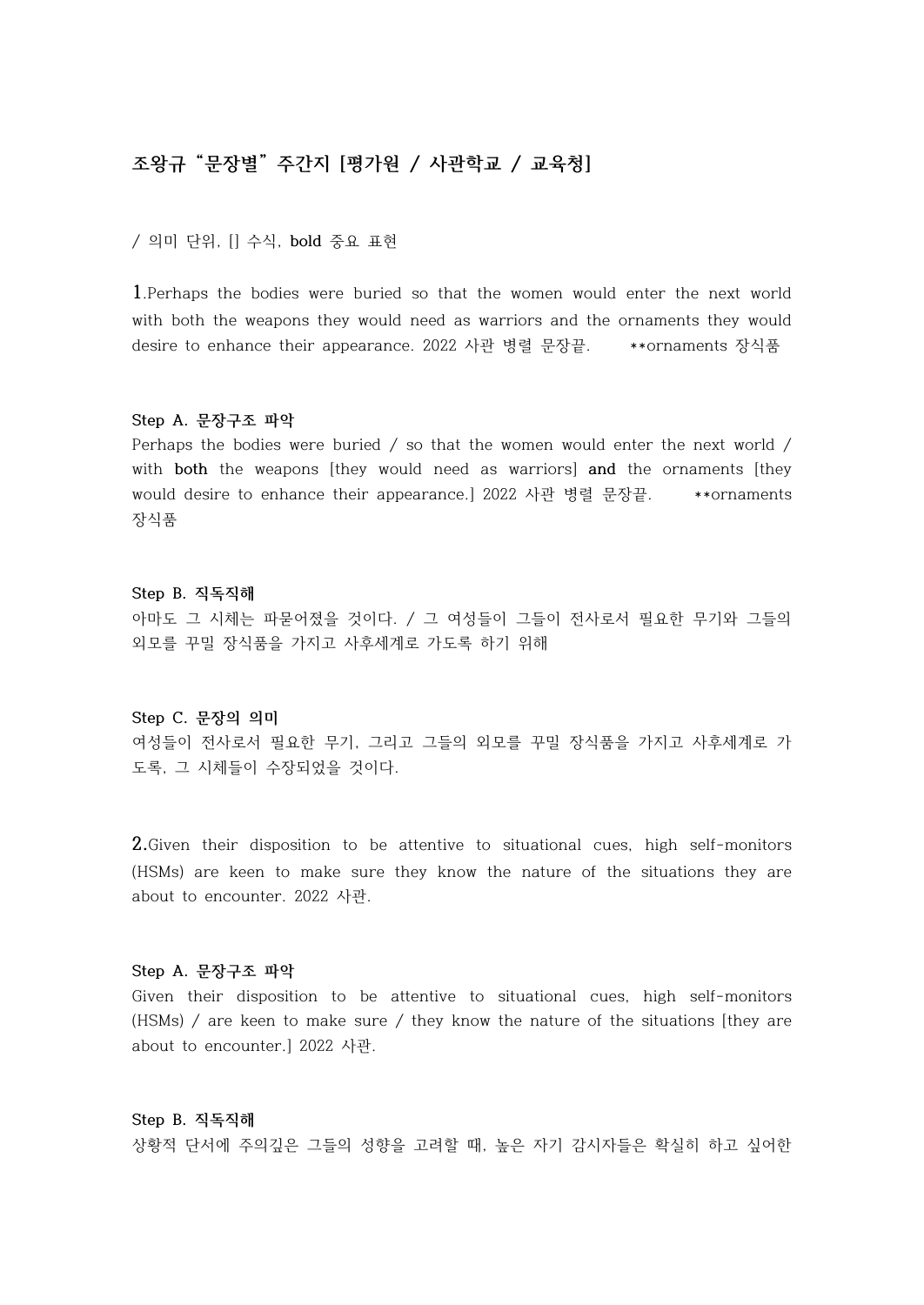다. / 그들이 마주칠 상황적 단서들의 본성을 아는 것을.

# **Step C. 문장의 의미**

상황적 단서에 민감한 그들의 성향을 고려하면, 높은 자기 감시자들은 그들이 마주칠 상황적 단서의 본질[본성]을 확실히 하고 싶어한다.

**3**.The absence of a world government makes for an insecure environment which forces states to seek power in order to ensure their own survival. 2022 사관.

#### **Step A. 문장구조 파악**

The absence of a world government / makes for an insecure environment [which forces states to seek power] / in order to ensure their own survival. 2022 사관.

#### **Step B. 직독직해**

세계정부의 부재는 불안한 환경을 조성한다. 국가들이 그들의 생존을 보장하기 위해 힘을 찾 도록 강요하는

# **Step C. 문장의 의미**

세계정부의 부재는 국가들이 그들의 생존을 보장하기[받기]위해 힘을 찾도록 강요하는 불안한 환경을 조성한다. <idea> : 세계정부는 필요하다로 논지전개 가능성 높음.

**4.**Subsidies are payments made to business or economic sectors with the intention of reducing prices or increasing profitability. 2022 사관

# **Step A. 문장구조 파악**

Subsidies are payments [made to business or economic sectors] / with the intention of reducing prices or increasing profitability. 2022 사관

#### **Step B. 직독직해**

보조금은 지불이다. 사업 혹은 경제분야를 향해 만들어진 / 가격 하락 또는 이득 증가의 목적 을 가지고.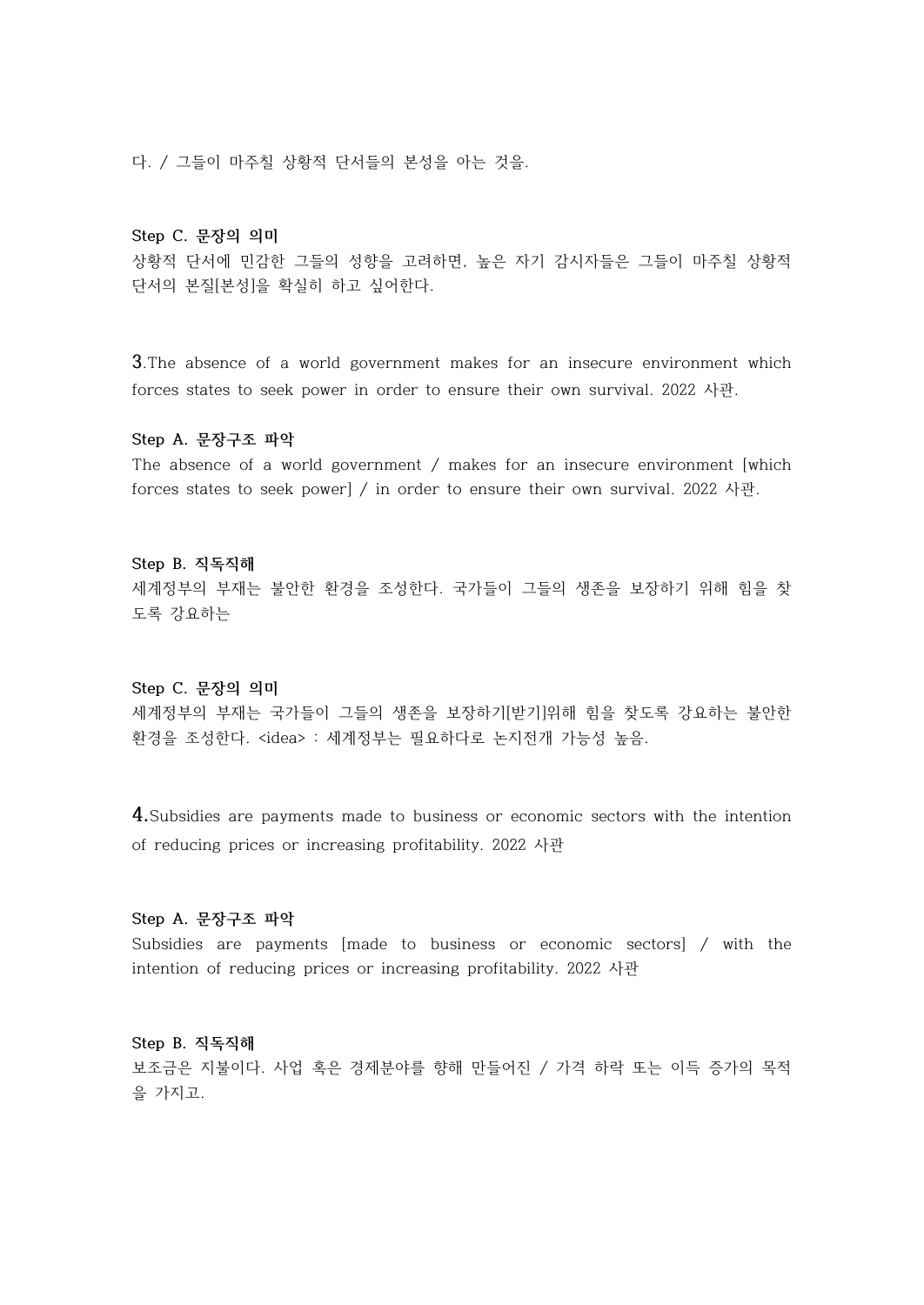# **Step C. 문장의 의미**

보조금은 사업 혹은 경제분야를 위해 만들어진 지불이다. / 가격 하락 또는 이익 증가의 목적 을 가지고.

**5.**It is therefore difficult to retain existing customers if there is no deliberate effort to understand and respond to their needs. 2022 사관

#### **Step A. 문장구조 파악**

It is therefore difficult / to retain existing customers / if there is no deliberate effort to understand and respond to their needs. 2022 사관

# **Step B. 직독직해**

이것은 그러므로 어렵다. 현존 고객을 유지하는 것이 / 만약 그들의 욕구를 이해하고 반응할 꾸준한 노력이 없다면

#### **Step C. 문장의 의미**

현존 고객을 유지하는 것은 어렵다. 만약 그들의 욕구를 이해하고 반응할 꾸준한 노력이 없다 면. <idea>:고객의 욕구를 이해하고 반응해야 그들을 유지할 수 있다.

**6.** She was one of the first to combine geological and biological evidence to show how the brains of animals had evolved over millions of years. 2022 사관

#### **Step A. 문장구조 파악**

She was one of the first [to combine geological and biological evidence] / to show how the brains of animals had evolved over millions of years. 2022 사관

# **Step B. 직독직해**

그녀는 최초 중 하나이다. / 지리학과 생물학적 증거를 통합한 / 동물의 뇌가 수백만년 동안 어떻게 진화했었는지를 보여주는

## **Step C. 문장의 의미**

그녀는 지리학과 생물학적 증거를 통합한 최초[의 사람] 중 하나[한 명]이다. 동물의 뇌가 수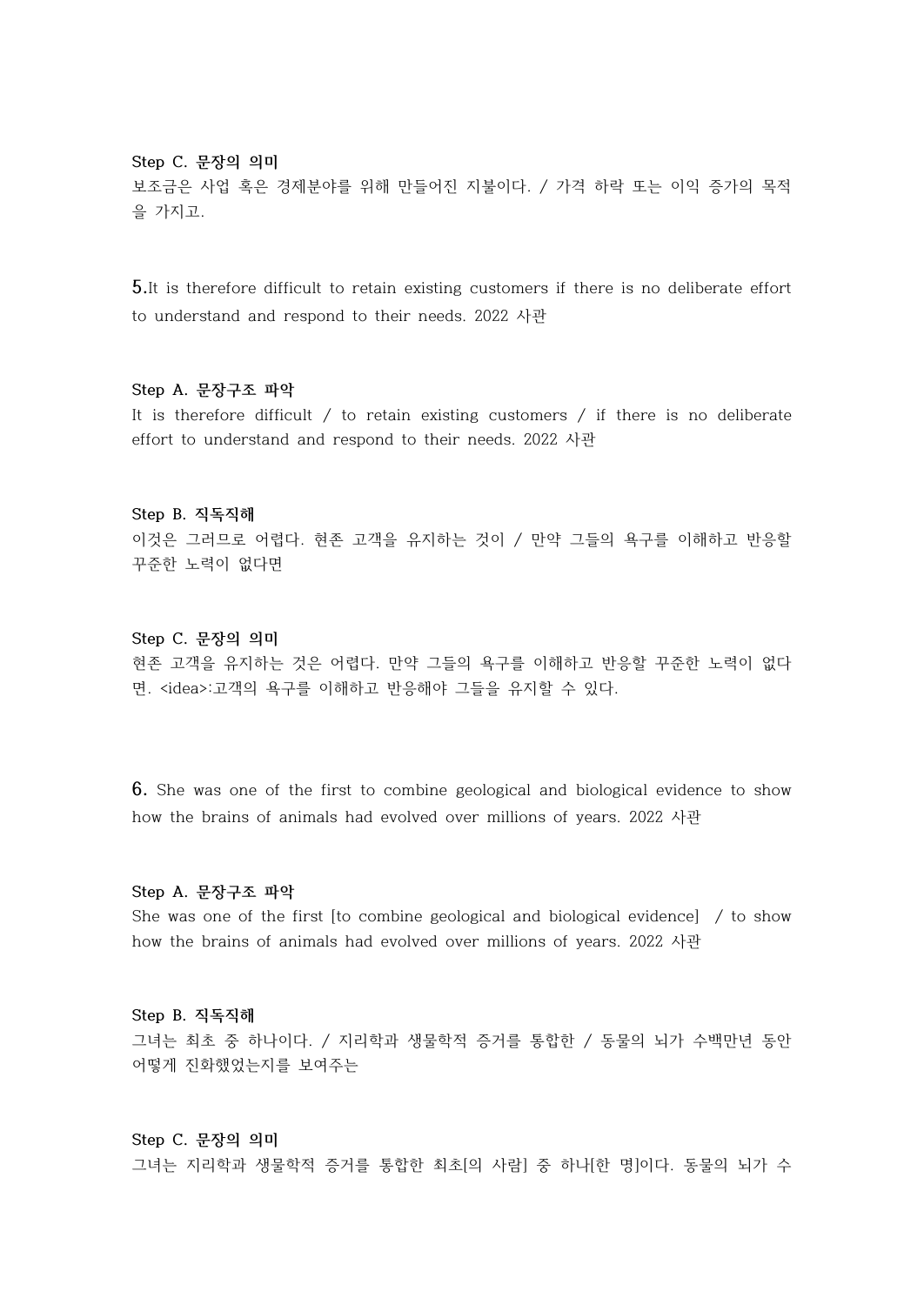백만년 동안 어떻게 진화해왔었는지를 보여주는

**7.** Simply memorizing the classics does not make one a true gentleman or lady – you need to incorporate this knowledge, make it part of your embodied being. 2022 사관

## **Step A. 문장구조 파악**

Simply memorizing the classics / does not make one a true gentleman or lady – you need to incorporate this knowledge, make it part of your embodied being. 2022 사관

#### **Step B. 직독직해**

간단히 고전들을 기억하는 것은 사람을 진정한 신사 숙녀[=교양있는 사람]로 만들지 않는다.<br>그래서 너는 이 지식들을 통합해야 하며, 그것을 너의 구체화된 부분으로 만들어야한다.

#### **Step C. 문장의 의미**

간단히 고전들을 기억하는 것은 사람을 진정한 신사 숙녀[=교양있는 사람]로 만들지 않는다.<br>그래서 너는 이 지식들을 통합해야 하며, 그것을 너의 구체화된 부분으로 만들어야한다.<br><idea:고전을 기억하는 것에만 그치지 말고 통합하는 단계까지 가야한다.>

**8.** Researchers demonstrated repeatedly that animals do not associate everything equally and cannot be trained to do all tricks the experimenter expects them to do. 2022 사관

# **Step A. 문장구조 파악**

Researchers demonstrated repeatedly / that animals do not associate everything equally and cannot be trained to do all tricks [the experimenter expects them to do.] 2022 사관

# **Step B. 직독직해**

연구자들은 반복적으로 증명했다. / 동물들이 모든 것에 동등하게 연관하지[지내지] 않고 훈련 되지 못한다는 것을 / 모든 함정들을 수행하도록 / 실험자들이 그들에게 하기를 바라는 /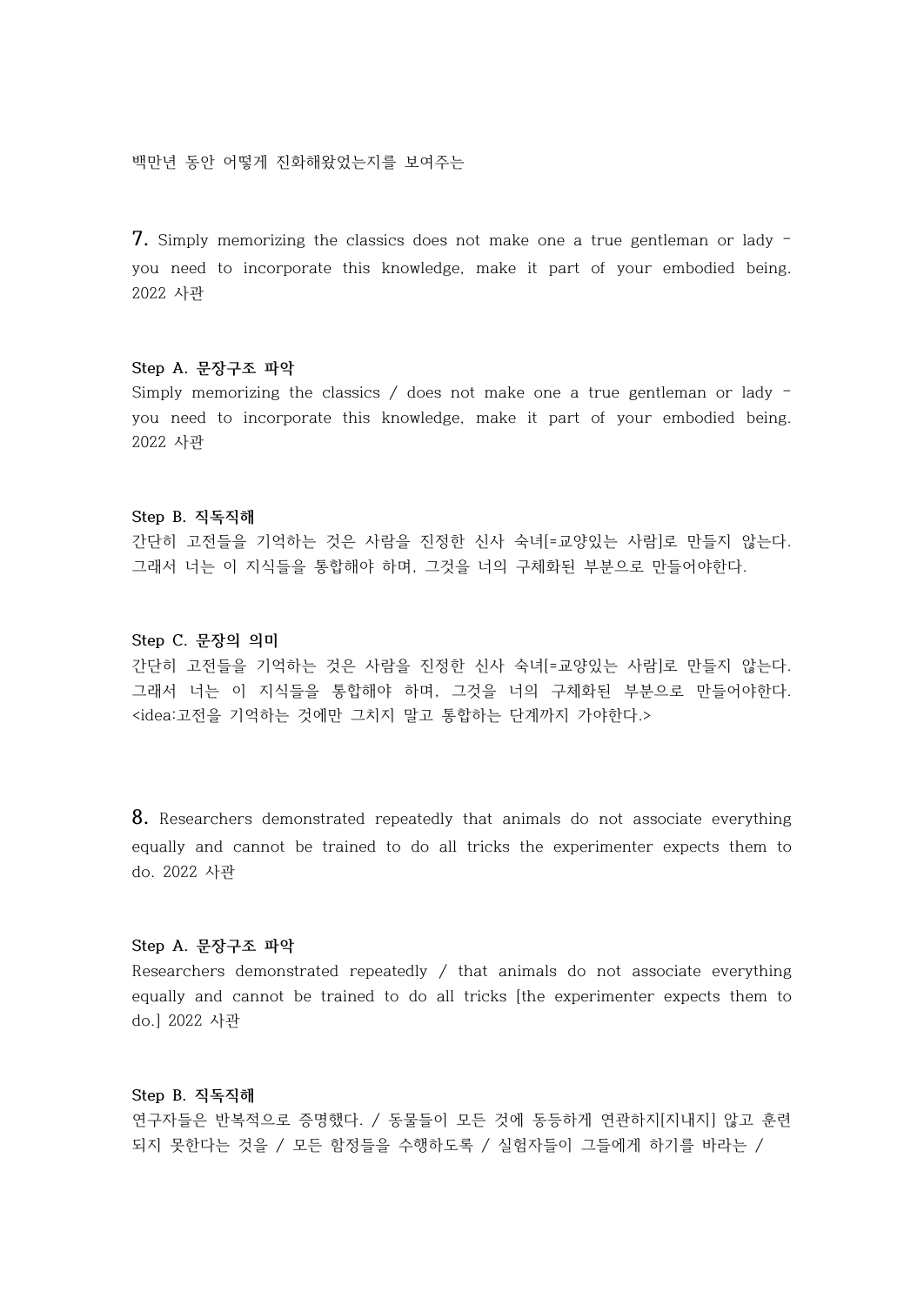#### **Step C. 문장의 의미**

연구자들은 반복적으로 증명했다. 동물들이 모든 것에[모든 것과] 동등하게 연관하지[지내지] 않고, 모든 함정들을 수행하도록 훈련되지 못한다는 것을 실험자들이 그들에게 하기를 바라 는.

**9.** When negotiating with someone as part of a wider relationship, should you aim at cooperating or being selfish? 2022 사관

## **Step A. 문장구조 파악**

When negotiating with someone as part of a wider relationship, should you aim at cooperating or being selfish? 2022 사관

#### **Step B. 직독직해**

누군가와 더 넓은 관계의 부분으로서 협상할 때, 너는 협력을 목표로 해야하는가 혹은 이기적 인 것을 목표로 해야 하는가?

### **Step C. 문장의 의미[같음]**

누군가와 더 넓은 관계의 부분으로서 협상할 때, 너는 협력을 목표로 해야하는가 혹은 이기적 인 것을 목표로 해야 하는가?

**10.** Krause describes a memorable encounter with an elder of the Nez Perce tribe named Angus Wilson. 2022 사관.

#### **Step A. 문장구조 파악**

Krause describes a memorable encounter [with an elder of the Nez Perce tribe] [named Angus Wilson.] 2022 사관.

# **Step B. 직독직해**

Krause는 기억될만한 마주침을 묘사한다. / Nez Perce 부족의 연장자와의 / Angus Wilson 이라고 불리는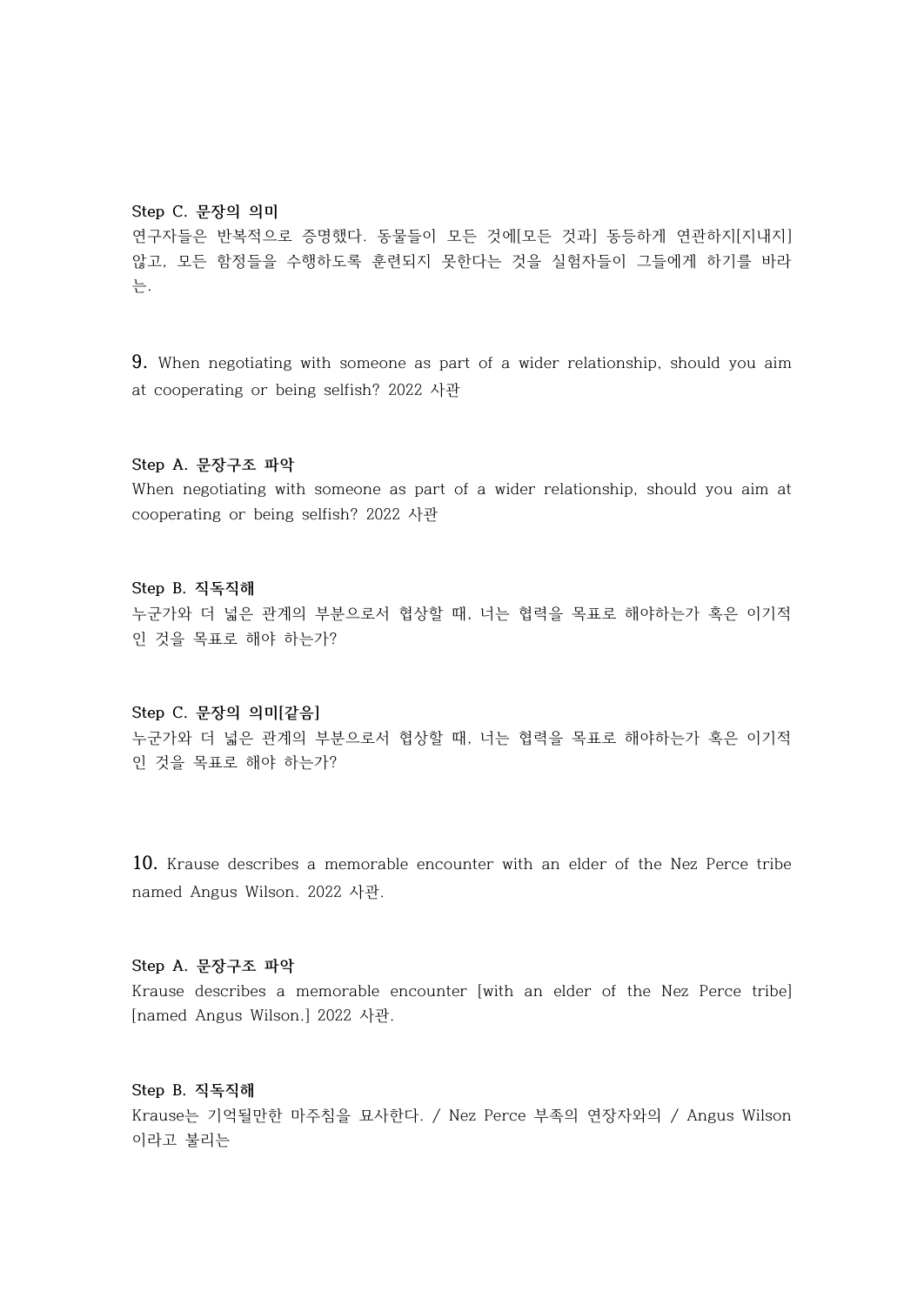# **Step C. 문장의 의미[같음]**

Krause는 기억될만한 마주침을 묘사한다. / Nez Perce 부족의 연장자와의 / Angus Wilson 이라고 불리는

**11.** It is also true that under many circumstances mixes of specialists can perform qualitatively different tasks not easily managed by otherwise equivalent groups of generalists, whereas the reverse is not true. 문장끝 otherwise 2022 사관

# **Step A. 문장구조 파악**

It is also true / that under many circumstances mixes of specialists can perform qualitatively different tasks [not easily managed by otherwise equivalent groups of generalists], whereas the reverse is not true. 문장끝 otherwise 2022 사관

#### **Step B. 직독직해**

이것은 사실이다 / 많은 상황 하에서 스페셜리스트의 조합이 질적으로 다른 일들을 수행할 수 있다는 것이 / 그 일은 동등한 Generalist의 그룹이었다면 쉽게 처리되지 않았을 / 반면에,<br>역은 사실이 아니다.

#### **Step C. 문장의 의미**

이것은 사실이다 / 많은 상황 하에서 스페셜리스트의 조합이 질적으로 다른 일들을 수행할 수 있다는 것이 / 그 일은 동등한 Generalist의 그룹이었다면 쉽게 처리되지 않았을[=스페셜 리 스트 그룹의 업무 진행이 generalist 보다 좋다.] / 반면에, 역은 사실이 아니다.

**12.** Rather, the primary motivations for their behaviors remain spontaneous reactions both to internal, unrelated, genetic programming as well as cues from their environment. 2022 사관

### **Step A. 문장구조 파악**

Rather, the primary motivations for their behaviors remain spontaneous reactions **both** to internal, unrelated, genetic programming **as well as[=and]** cues from their environment. 2022 사관

☞both A as well as B [=both A and B] A 와 B 둘 다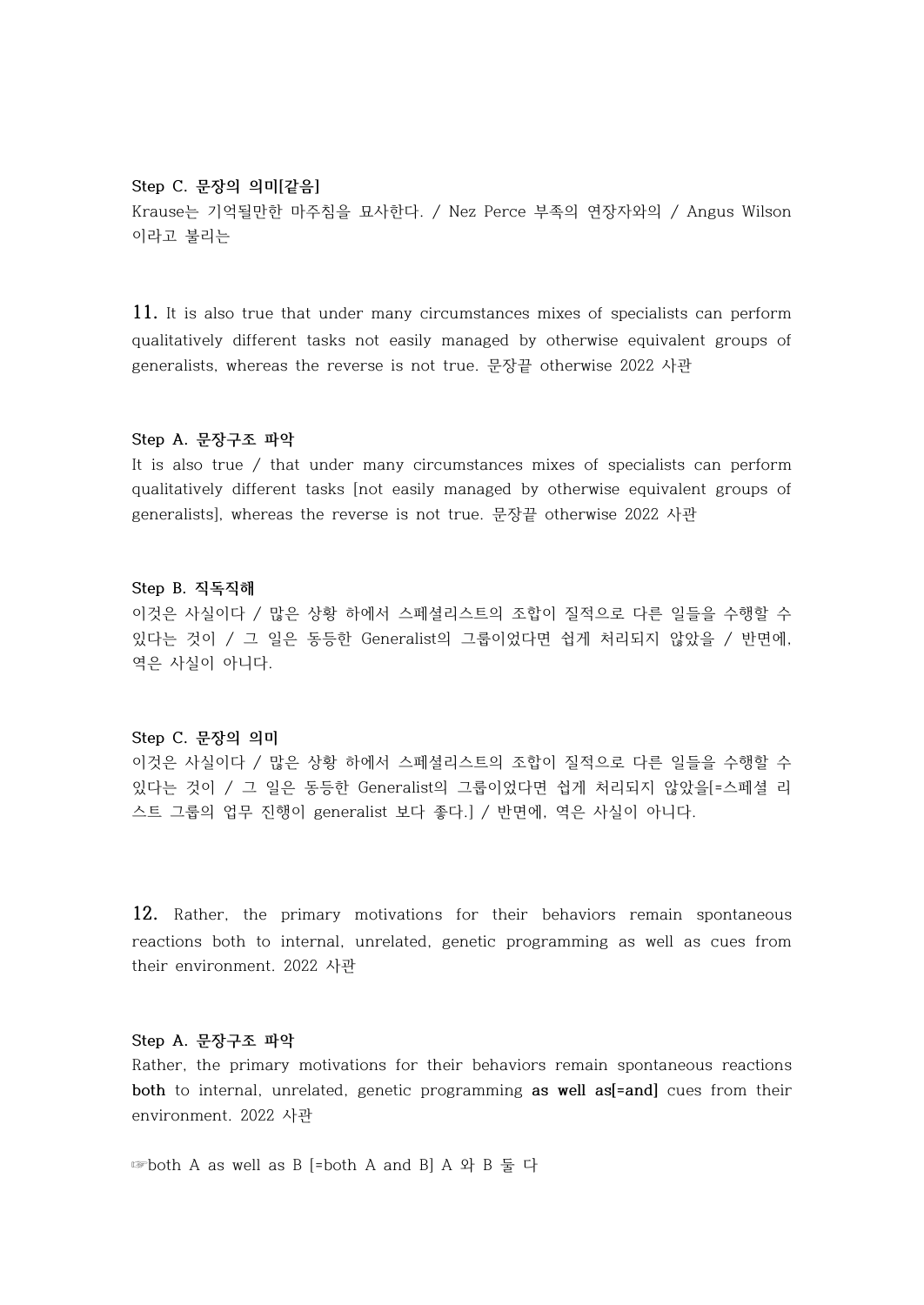#### **Step B. 직독직해**

오히려, 그들의 행동에 대한 주요 동기는 자발적인 반응으로 남아있다. 내부적, 비관계적, 유 전적 프로그래밍에 대한 그들의 환경에 대한 단서 뿐만 아니라.

## **Step C. 문장의 의미**

오히려, 그들의 행동에 대한 주요 동기는 자발적인 반응으로 남아있다. 내부적, 비관계적, 유 전적 프로그래밍에 대한[를 향한] 그들의 환경에 대한 단서 뿐만 아니라.

**13.**There was little emphasis on abstract theorizing or the learning of general principles. 2022 사관

#### **Step A. 문장구조 파악**

There was little emphasis [on abstract theorizing or the learning of general principles.] 2022 사관

**Step B. 직독직해** 강조점이 거의 없다. 추상적 이론화 또는 일반적 원리의 학습에 대한

# **Step C. 문장의 의미[=같음]**

강조점이 거의 없다. 추상적 이론화 또는 일반적 원리의 학습에 대한

**14.**Early behavioral observations already argued against the idea of the brain as a blank slate. 2022 사관.

# **Step A. 문장구조 파악**

Early behavioral observations already argued against the idea of the brain as a blank slate. 2022 사관.

#### **Step B. 직독직해**

초기 행동관찰들은 이미 반대했다 / 뇌를 빈 slate라고 보는 생각에 /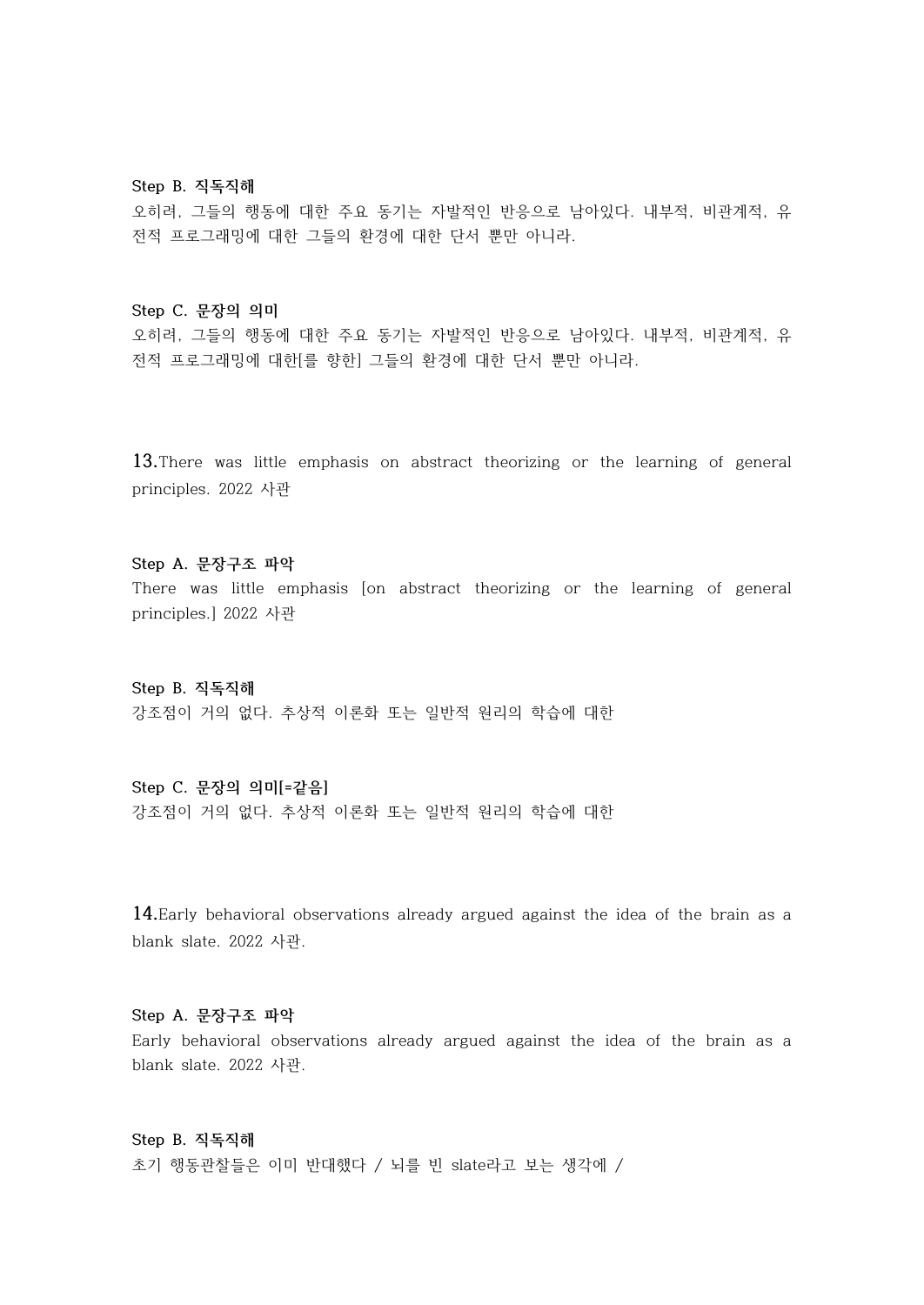#### **Step C. 문장의 의미[=같음]**

초기 행동관찰들은 이미 반대했다 / 뇌를 빈 slate라고 보는 생각에 /

**15.** Compared to life forms whose lives are controlled mostly by thoughtless, genetic programming, humans now had the heavy burden of having to think before acting. 분사구문 문장끝 2022 사관.

#### **Step A. 문장구조 파악**

Compared to life forms [whose lives are controlled mostly by thoughtless, genetic programming], humans now had the heavy burden of having to think / before acting. 분사구문 문장끝 2022 사관.

#### **Step B. 직독직해**

삶의 형태랑 비교되었을 때, / 그것의 삶이 대개 생각없는, 유전적 프로그래밍에 좌우되는 / 지금 인간은 행동하기 전에 생각해야만 하는 큰 짐을 가지고 있다.

#### **Step C. 문장의 의미**

삶의 형태랑 비교되었을 때, / 그것의 삶이 대개 생각없는, 유전적 프로그래밍[=유전자]에 좌 우되는 / 지금 인간은 행동하기 전에 생각해야만 하는 큰 짐[책임]을 가지고 있다. <idea:인간 은 다른 삶의 형태와 비교하여 큰 책임을 지닌다>

**16.** We know that focusing conscious awareness on the mechanics of one's performance, while useful in very early stages of skill acquisition, has a disruptive effect on more experiences players or performers. 표현 문장끝 2022 사관

### **Step A. 문장구조 파악**

We know / that focusing conscious awareness on the mechanics of one's performance, while useful in very early stages of skill acquisition, / has a disruptive effect on more experienced players or performers. 표현 문장끝 2022 사관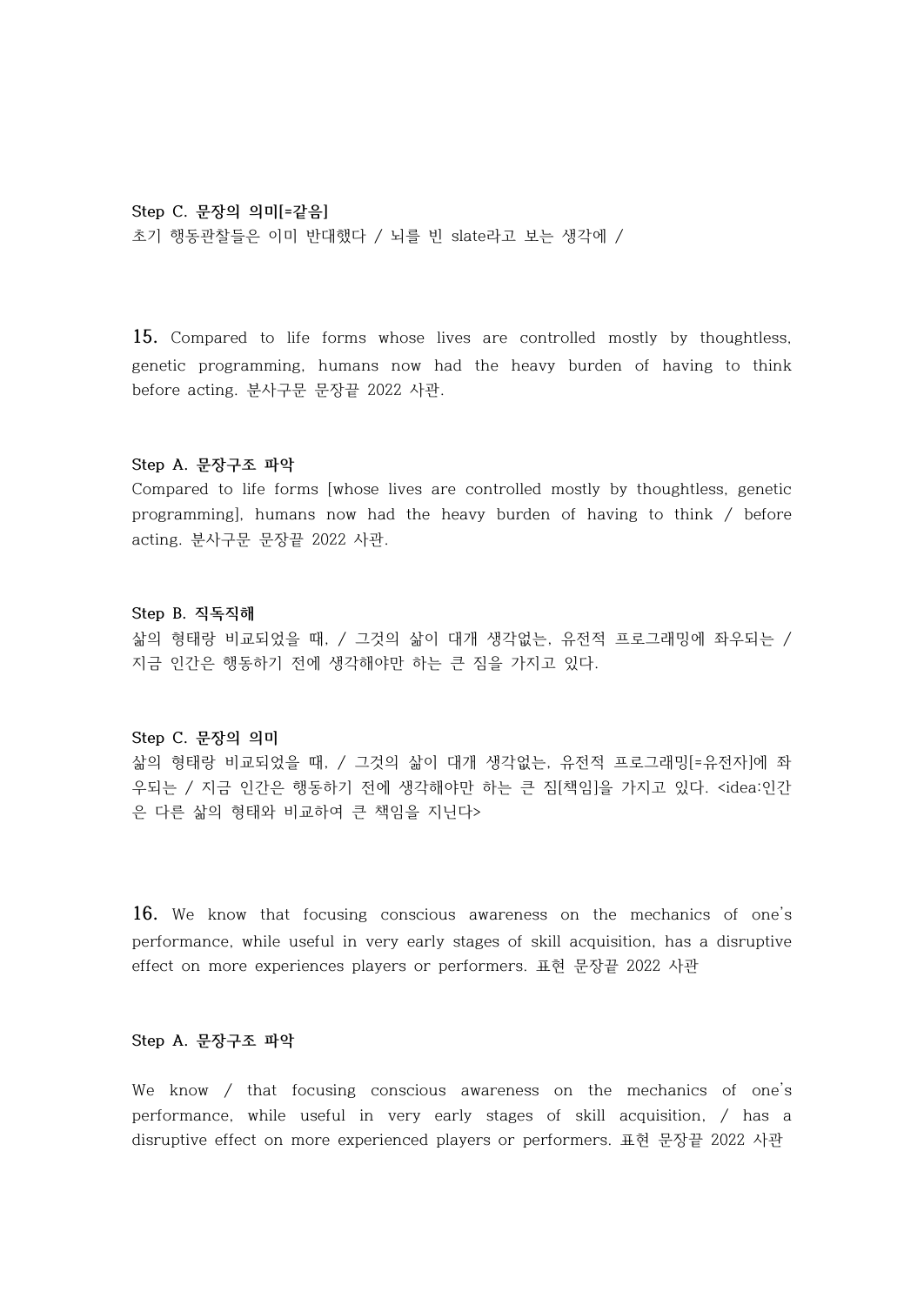#### **Step B. 직독직해**

우리는 안다. / 누군가의 수행 원리에 대해 의식적인 인지 집중을 하는 것은 / 그것이 skill 획득 단계에서는 유용하지만, / 더 숙련된 플레이어 혹은 수행자들에게 방해효과를 준다는 것 을.

# **Step C. 문장의 의미**

우리는 안다. / 누군가의 수행 원리[=수행]에 대해 의식적인 인지 집중을 하는 것은 / 그것이 skill 획득 단계에서는 유용하지만, / 더 숙련된 플레이어 혹은 수행자들에게 방해효과를 준다 는 것을. <idea:다른 사람의 수행에 집중하는 것은 스킬 획득 단계에서는 유용하지만 숙련된 단계에서는 그렇지 않다.>

**17.** While parents are better informed now than they were in the days of Holt and Watson about children's need for affectionate touch, busy work schedules may not give them much opportunity to provide it. 비교급 문장끝 2022 사관

# **Step A. 문장구조 파악**

While parents are better informed now than they were in the days of Holt and Watson [about children's need for affectionate touch], / busy work schedules may not give them much opportunity to provide it. 비교급 문장끝 2022 사관

#### **Step B. 직독직해**

부모들이 그들이 Holt와 Watson 시절 보다 현재 아이들에 대한 애정적인 손길의 필요성에 대해 더 잘 알고 있지만, 바쁜 work schedules은 그들에게 그것을 줄 많은 기회를 제공하지 못할 것 같다.

# **Step C. 문장의 의미[=같음]**

부모들이 그들이 Holt와 Watson 시절 보다 현재 아이들에 대한 애정적인 손길의 필요성에 대해 더 잘 알고 있지만, 바쁜 work schedules은 그들에게 그것을 줄 많은 기회를 제공하지 못할 것 같다.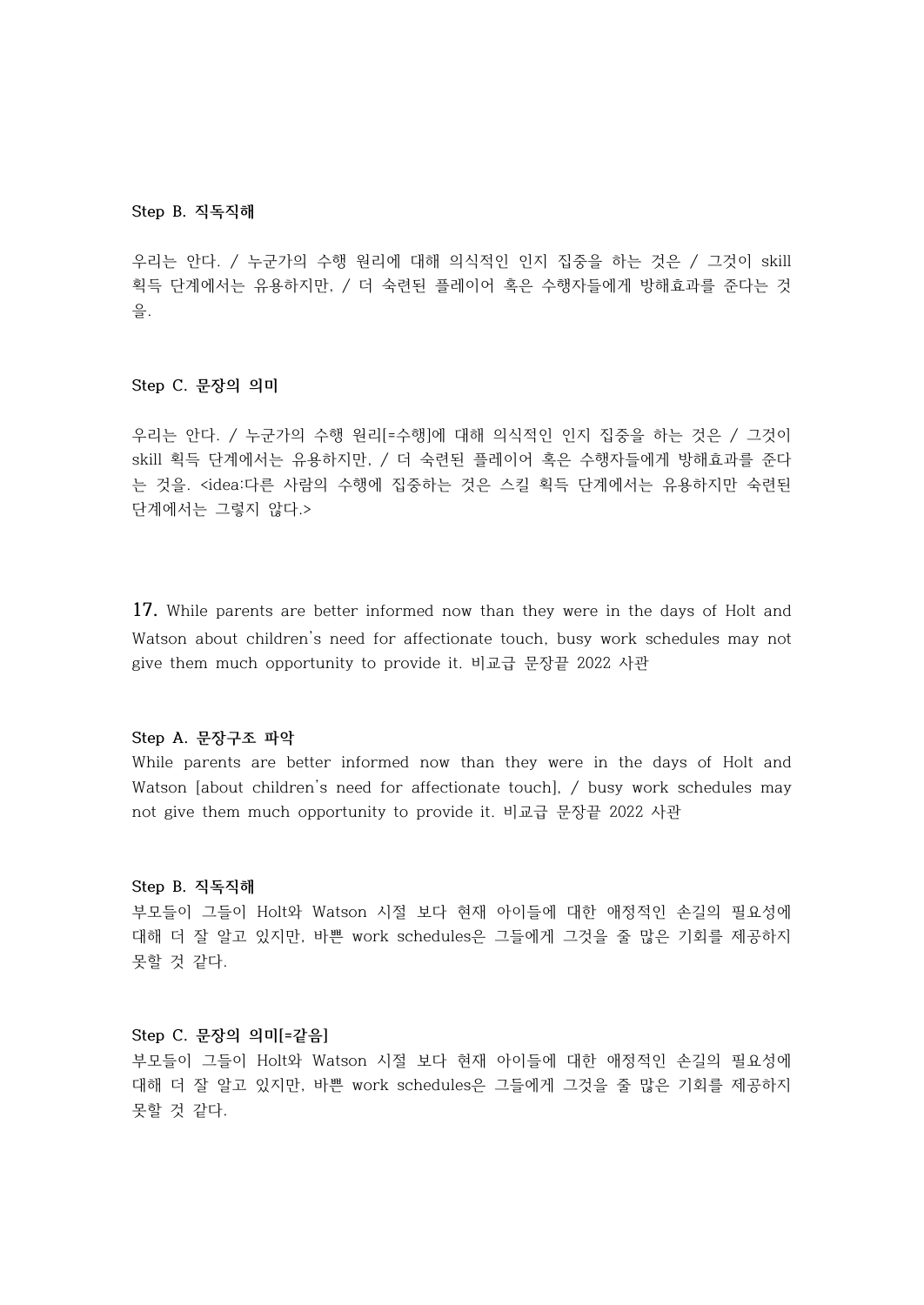**18.** Nor are children likely to receive their quota of hugs and kisses outside of the home as childcare providers are increasingly fearful that affectionate touch maybe interpreted as an inappropriate, abusive touch 도치 문장끝 2022 사관.

#### **Step A. 문장구조 파악**

Nor are children likely to receive their quota of hugs and kisses [outside of the home] / as childcare providers are increasingly fearful / that affectionate touch maybe interpreted as an inappropriate, abusive touch 도치 문장끝 2022 사관.

#### **Step B. 직독직해**

아이들이 집 밖에서 포옹과 kiss의 할당량을 받을 것 같지 않다. / 왜냐하면 아이 돌보미들이 점점 무서워하기 때문이다. / 애정적인 손길이 부적절하고 학대하는 손길로 해석되는 것을.

#### **Step C. 문장의 의미**

아이들이 집 밖에서 포옹과 kiss의 할당량을 받을 것 같지 않다. / 왜냐하면 아이 돌보미들이 점점 무서워하기 때문이다. / 애정적인 손길이 부적절하고 학대하는 손길로 해석되는 것을.<br><idea:아이 돌보미들이 자신의 애정적 손길이 학대로 생각될 수 있기 때문에, 포옹과 kiss의 할당량 부족으로 이어진다.>

**19.** Moral relativism is the idea that the truth of a moral judgement or principle is dependent upon and relative to its acceptance by some person or group of persons. 2022 사관.

#### **Step A. 문장구조 파악**

Moral relativism is the idea / that the truth of a moral judgement or principle is dependent upon and relative to its acceptance [by some person or group of persons.] 2022 사관.

# **Step B. 직독직해**

도덕적 상대주의는 생각이다. / 도덕적 판단 혹은 원리의 진실이 몇 사람과 혹은 사람들의 그 룹에 의한 수용에 달려있고, 그것에 상대적이라는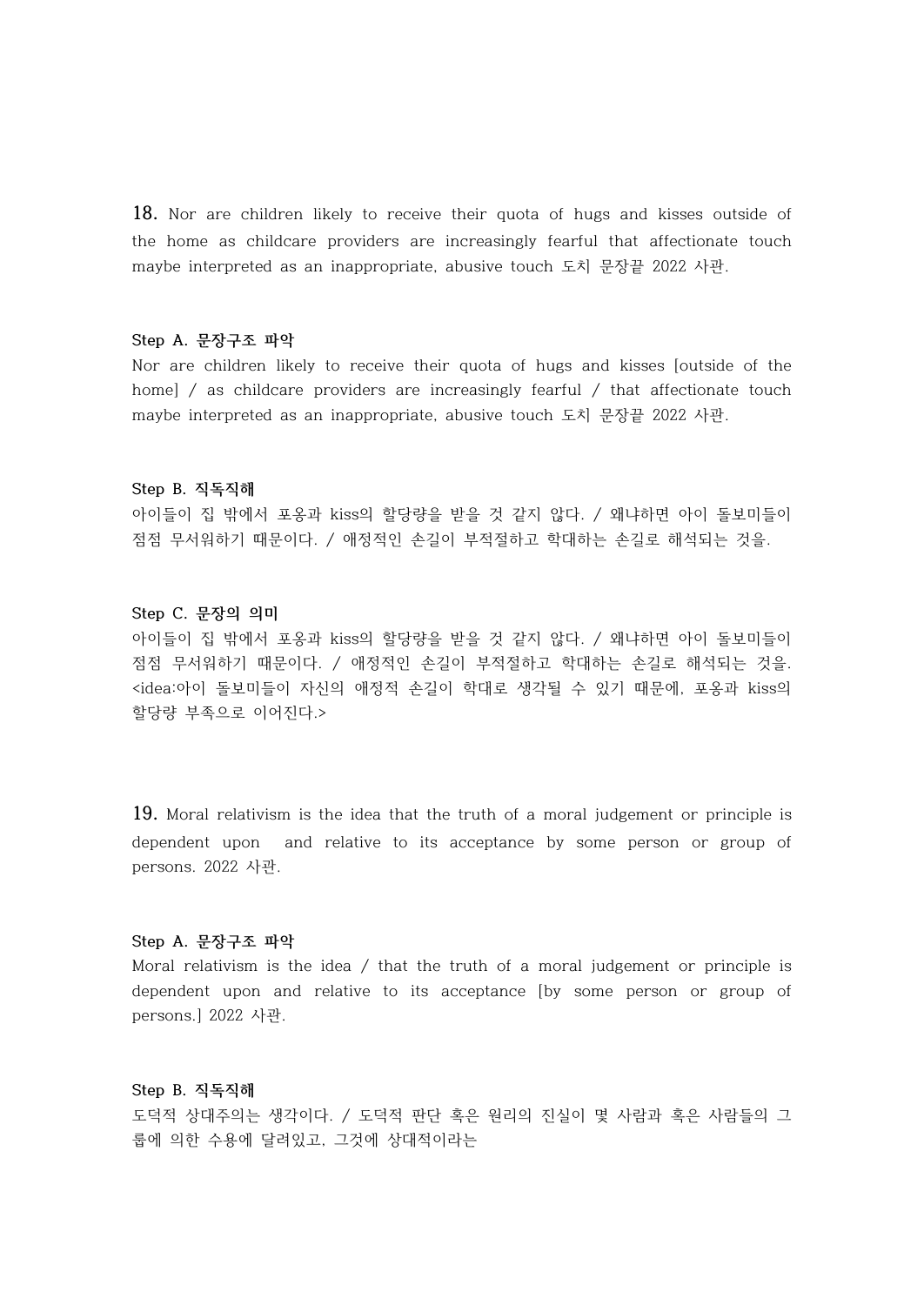#### **Step C. 문장의 의미**

도덕적 상대주의는 생각이다. / 도덕적 판단 혹은 원리의 진실이 몇 사람과 혹은 사람들의 그 룹에 의한 수용[=그 사람들이 수용하느냐 마느냐]에 달려있고, 그것에 상대적이라는

**20.**Individuals tended to eliminate colleagues from their network if these co-workers provided negative feedback. 2022 사관.

#### **Step A. 문장구조 파악**

Individuals tended to eliminate colleagues from their network / if these co-workers provided negative feedback. 2022 사관.

#### **Step B. 직독직해**

개인들은 그들의 네트워크에서 동료를 제거하는 경향이 있다. / 만약 이 동료들이 부정적인 피드백을 제공했다면.

#### **Step C. 문장의 의미[=같음]**

개인들은 그들의 네트워크에서 동료를 제거하는 경향이 있다. / 만약 이 동료들이 부정적인 피드백을 제공했다면.

**21.** Nonetheless, there may be what clinical psychologists call "secondary gain" that derives from the memory. 2022 사관.

#### **Step A. 문장구조 파악**

Nonetheless, there may be what clinical psychologists call "secondary gain" [that derives from the memory.] 2022 사관.

**Step B. 직독직해** 그럼에도 불구하고, 치료 심리학자가 기억에서부터 나오는 "두 번 째 획득"이라고 부르는 것 이 있다.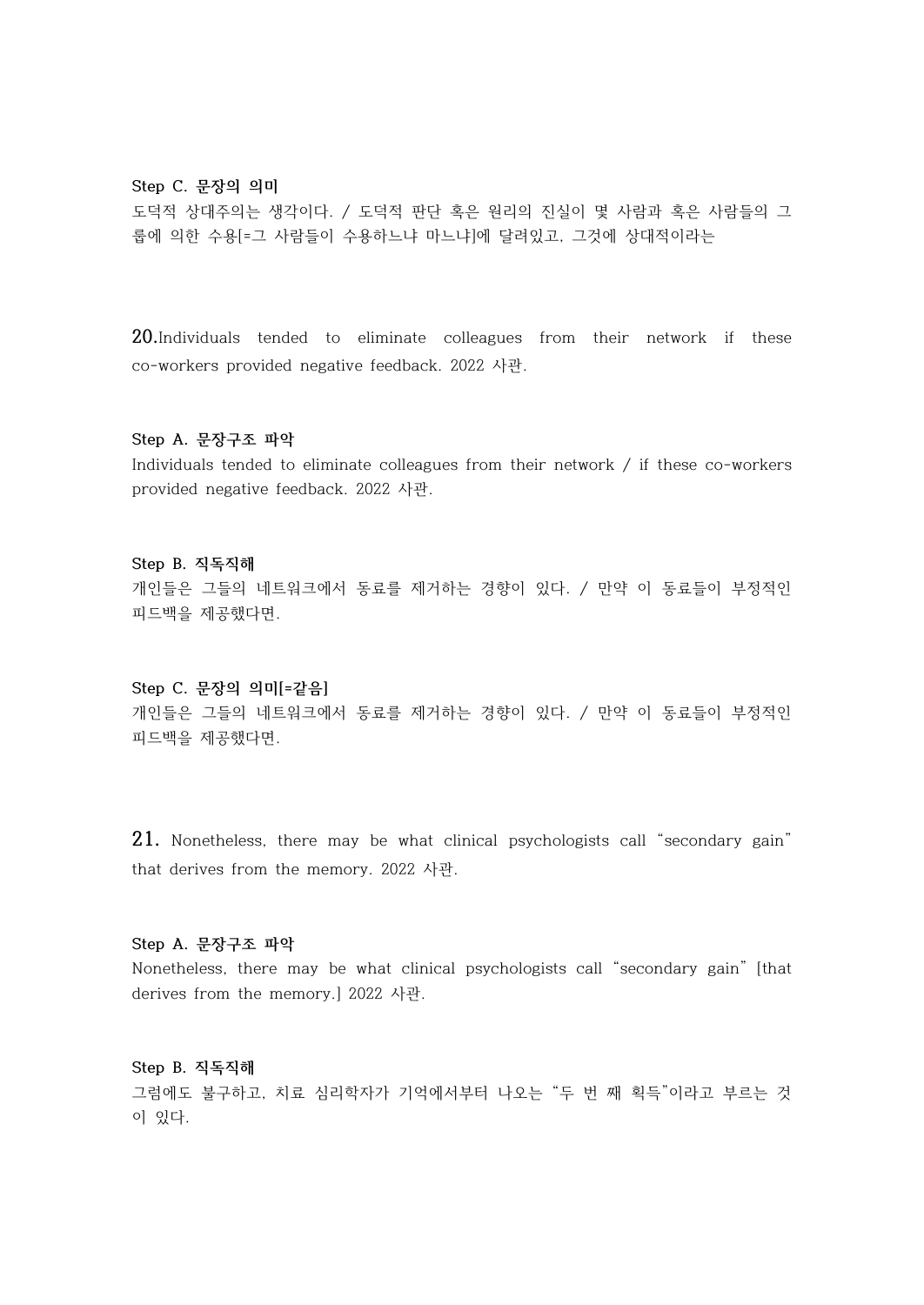#### **Step C. 문장의 의미[=같음]**

그럼에도 불구하고, 치료 심리학자가 기억에서부터 나오는 "두 번 째 획득"이라고 부르는 것 이 있다.

**22.** About 19 percent of crops produced and sold in the United States come from irrigated land. 2021 사관 \*irrigated 관개지의

#### **Step A. 문장구조 파악**

About 19 percent of crops [produced and sold in the United States] come from irrigated land. 2021 사관 \*irrigated 관개지의

**Step B. 직독직해**

미국에서 생산된 약 19퍼센트의 작물들은 관개지에서 온다.

**Step C. 문장의 의미[=같음]** 미국에서 생산된 약 19퍼센트의 작물들은 관개지에서 온다.

**23.** Conflicts do not necessarily happen for the best, but we are learning to make the best of conflicts that happen. 2021 사관

#### **Step A. 문장구조 파악**

Conflicts do not necessarily happen for the best, but we are learning to make the best of conflicts [that happen.] 2021 사관

# **Step B. 직독직해**

갈등은 반드시 최선으로 발생하는 것만은 아니다. 그러나, 우리는 일어날 수 있는 갈등의 최 선을 만드는 것을 학습할 것이다.

## **Step C. 문장의 의미**

갈등은 반드시 최선으로[=최선의 방향으로] 발생하는 것만은 아니다. 그러나, 우리는 일어날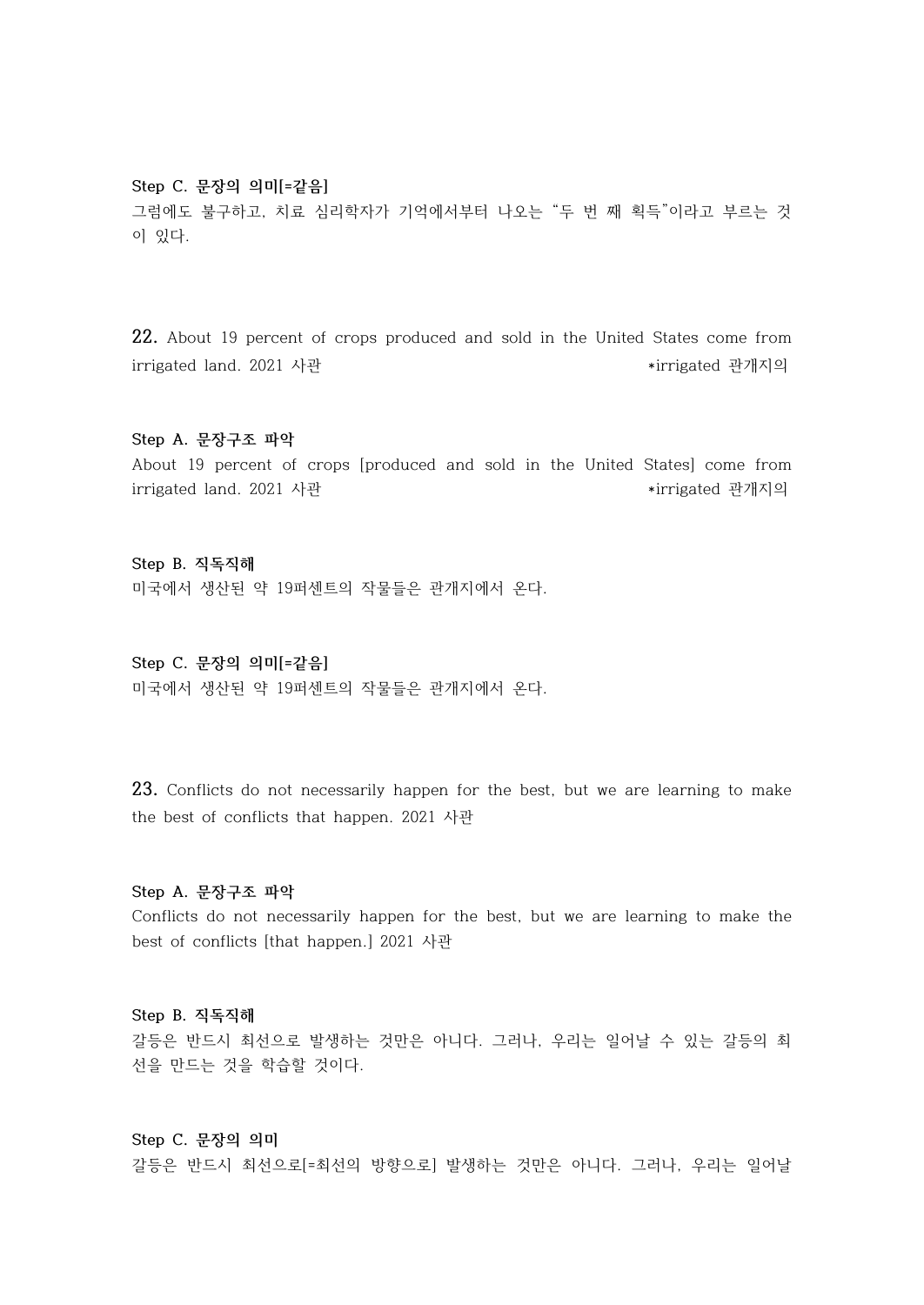수 있는 갈등의 최선[=최선의 갈등]을 만드는 것을 학습할 것이다.

**24.** The instructions will be carefully reviewed in the capital and sent by encoded means to the nation's embassy or mission abroad. 2021 사관.

# **Step A. 문장구조 파악**

The instructions will be carefully reviewed in the capital and sent by encoded means to the nation's embassy or mission abroad. 2021 사관.

#### **Step B. 직독직해**

그 지침은 조심스레 수도에서 다시 검토된다. 그리고 암호화된 수단으로 보내진다. 국가의 대 사관 혹은 해외 사절단으로.

#### **Step C. 문장의 의미[=같음]**

그 지침은 조심스레 수도에서 다시 검토된다. 그리고 암호화된 수단으로 보내진다. 국가의 대 사관 혹은 해외 사절단으로.

**25.** Some contact or acquaintance [between a pair of people] is an essential precondition [for the formation of a relationship] [between them.] 2021 사관.

#### **Step A. 문장구조 파악**

Some contact or acquaintance [between a pair of people] is an essential precondition [for the formation of a relationship] [between them.] 2021 사관.

# **Step B. 직독직해** 사람들 사이의 연락 혹은 앎은 / 그들 사이의 관계 형성에 필수적인 전제 조건이다

**Step C. 문장의 의미[=같음]** 사람들 사이의 연락 혹은 앎은 / 그들 사이의 관계 형성에 필수적인 전제 조건이다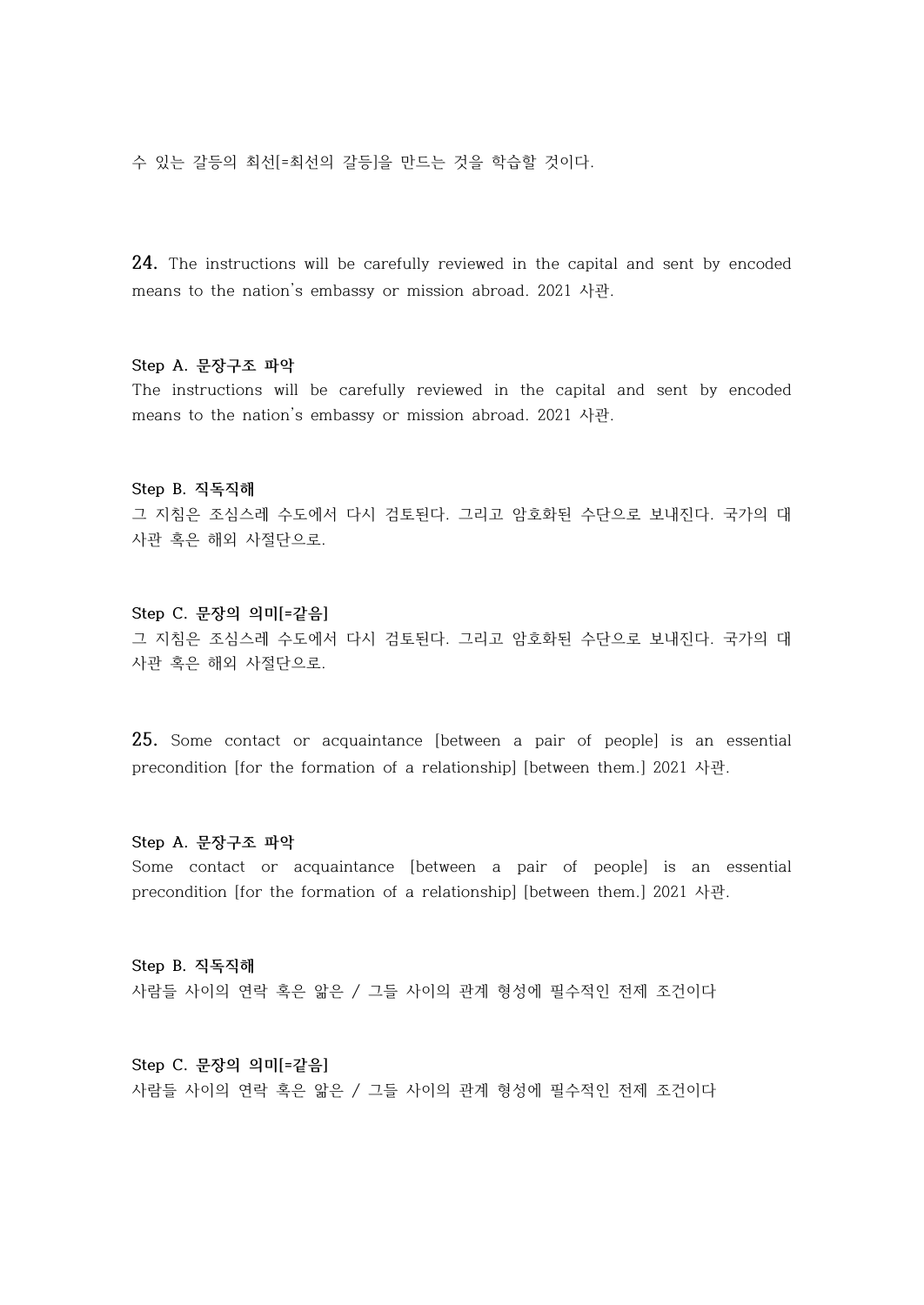**26.** Skepticism, as a method of doubt that demands evidence and reasons for hypotheses, / is essential [to the process of scientific research, philosophical dialogue, and critical intelligence.] 2021 사관.

#### **Step A. 문장구조 파악**

Skepticism, as a method of doubt [that demands evidence and reasons for hypotheses], / is essential to the process of scientific research, philosophical dialogue, and critical intelligence. 2021 사관.

#### **Step B. 직독직해**

회의주의는, 가설을 위해 증거와 합리를 요구하는 의심의 방법으로서, 과학적 조사, 철학적 담 화, 그리고 비판적 성찰의 과정에 필수적이다.

## **Step C. 문장의 의미[=같음]**

회의주의는, 가설을 위해 증거와 합리를 요구하는 의심의 방법으로서, 과학적 조사, 철학적 담 화, 그리고 비판적 성찰의 과정에 필수적이다.

**27.** The man was captured and held prisoner in France from 1807 to 1808. 2021 사관

**Step A. 문장구조 파악** The man was captured and held prisoner / in France from 1807 to 1808.

**Step B. 직독직해** 그 사람은 포획되었고 죄수로 수감되었다. / 프랑스에서 1807년부터 1808년까지.

# **Step C. 문장의 의미[=같음]**

그 사람은 포획되었고 죄수로 수감되었다. / 프랑스에서 1807년부터 1808년까지.

**28.**Nevertheless, the study of thinking has moved out of the philosopher's library and into the laboratory—out of the philosopher's head and into the scientist's. 문장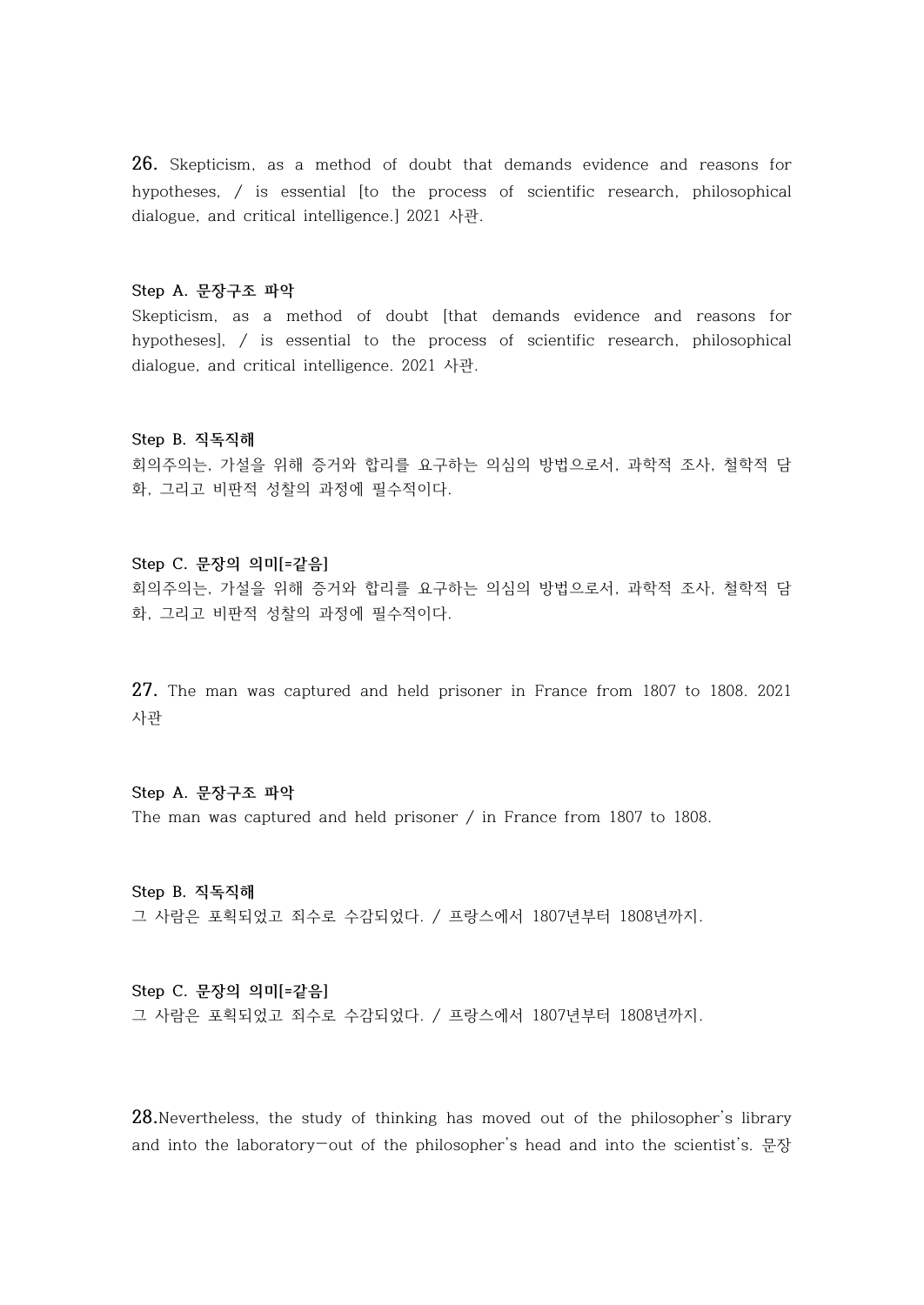끝 전치사 2021 사관

#### **Step A. 문장구조 파악**

Nevertheless, the study of thinking / has moved out of the philosopher's library and into the laboratory—out of the philosopher's head and into the scientist's. 문장 끝 전치사 2021 사관

#### **Step B. 직독직해**

그럼에도 불구하고, 사고에 대한 연구는 철학자의 서재로부터 나와 연구실로 들어갔다. 철학 자의 머리에서 나와 과학자의 머리로 들어간 것처럼.

# **Step C. 문장의 의미[=같음]**

그럼에도 불구하고, 사고에 대한 연구는 철학자의 서재로부터 나와 연구실로 들어갔다. 철학 자의 머리에서 나와 과학자의 머리로 들어간 것처럼.

**29.**So slow and painful is the process of mastering a technique, whether of handicraftsmanship or of art, that we are taken aback by the realization that all around us are creatures carrying on the most elaborate technique. 문장끝 도치 2021 사관.

#### **Step A. 문장구조 파악**

So slow and painful  $/$  is the process of mastering a technique, whether of handicraftsmanship or of art, / that we are taken aback by the realization / that all [around us] are creatures [carrying on the most elaborate technique.] 2021 사 관.

#### **Step B. 직독직해**

기술을 숙련하는 과정이 너무 느리고 고통스럽기 때문에, 그것이 손공예 이든 예술 이든, 우 리는 우리 주변의 모든 것이 가장 정교한 기술을 담고있다는 앎[사실]에 허를 찔린다.

#### **Step C. 문장의 의미**

기술을 숙련하는 과정이 너무 느리고 고통스럽기 때문에, 그것이 손공예 이든 예술 이든, 우 리는 우리 주변의 모든 것이 가장 정교한 기술을 담고있다는 앎[사실]에 허를 찔린다.